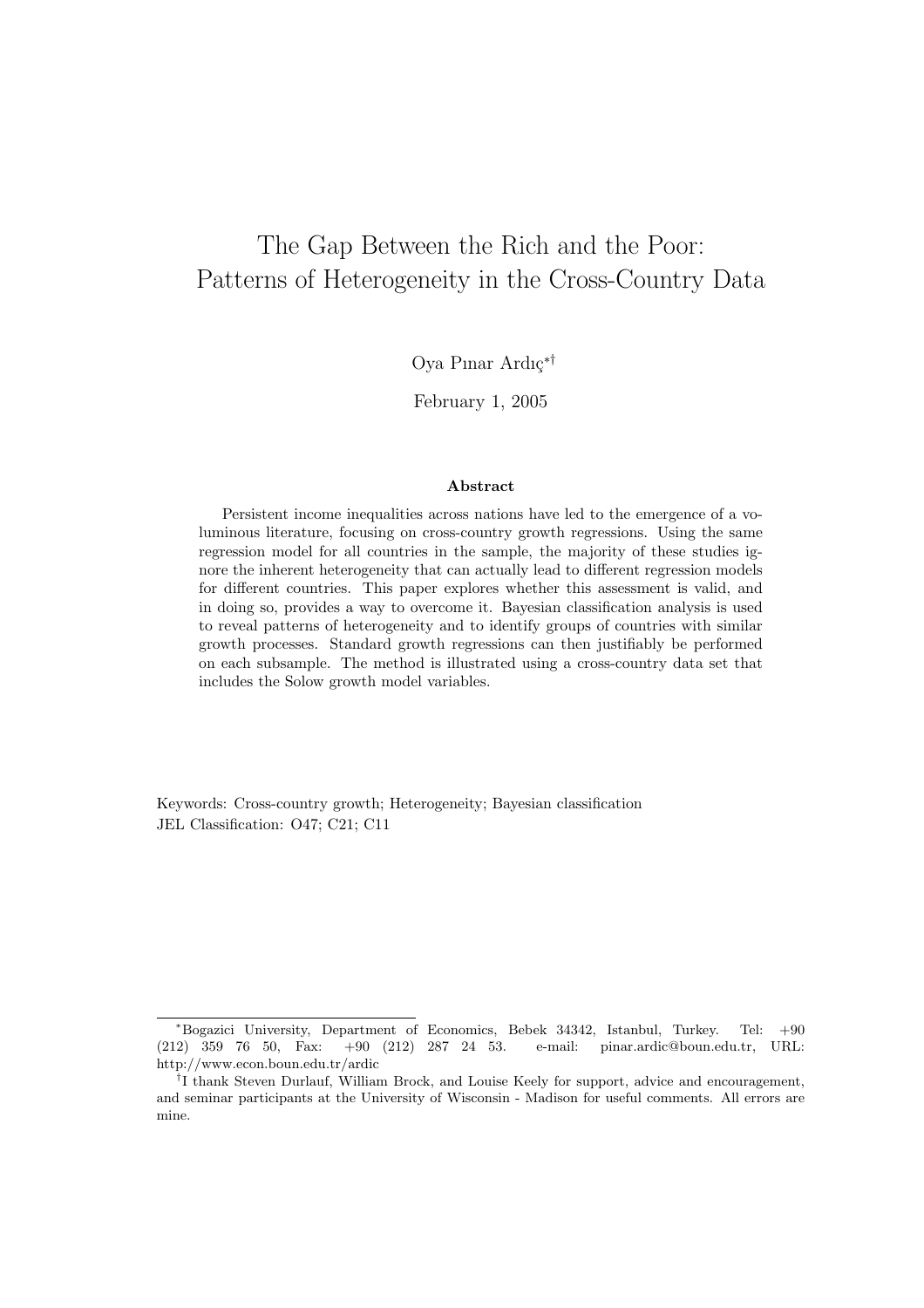### 1 Introduction

The real GDP per capita, the widely used measure of the standard of living, in the Democratic Republic of Congo was \$216 whereas it was \$19,474 in the United States in 1996. This striking fact exemplifies the gap between the rich and the poor, and suggests that the richest are about 90 times richer than the poorest. Furthermore, there is evidence that this gap is widening: in 1977, the real GDP per capita in the Democratic Republic of Congo was \$557 while it was \$14,832 in the US, which indicates a 27 times difference. Why is there a huge gap between the rich and the poor? How can the poor catch up with the rich?

The gap between the rich and the poor nations has been a perennial concern of economists. In the face of persisting income inequalities across nations, a voluminous literature has emerged, mainly focusing on cross-country growth regressions to investigate the relationship between the per capita income growth and a set of other indicators of country characteristics. Though these empirical models have improved our understanding of the mechanics of economic growth significantly, they have not been free from serious criticisms. An important criticism is that the majority of these studies treat countries which have intrinsic differences as homogeneous units, using the same regression model for all countries in the sample, thereby ignoring the high degree of heterogeneity in the crosscountry growth data. Therefore, empirical methods that allow for heterogeneity might yield substantially different findings regarding the important determinants of growth.<sup>1</sup>

The purpose of this study is to reconsider the empirical growth models by exploring the uncertainty for heterogeneity in the cross-country growth data. Although some studies have attempted to resolve this problem in a systematic way, the general practice is to ignore it. Using fixed effects in panel data regressions, or including dummy variables based on geographic locations or informal groupings of the data, will neither reveal the underlying patterns of heterogeneity nor provide an adequate solution to the problem, since such ad hoc adjustments assume a particular pattern of heterogeneity.

<sup>&</sup>lt;sup>1</sup>See Durlauf (2000) and Brock and Durlauf (2001) for details.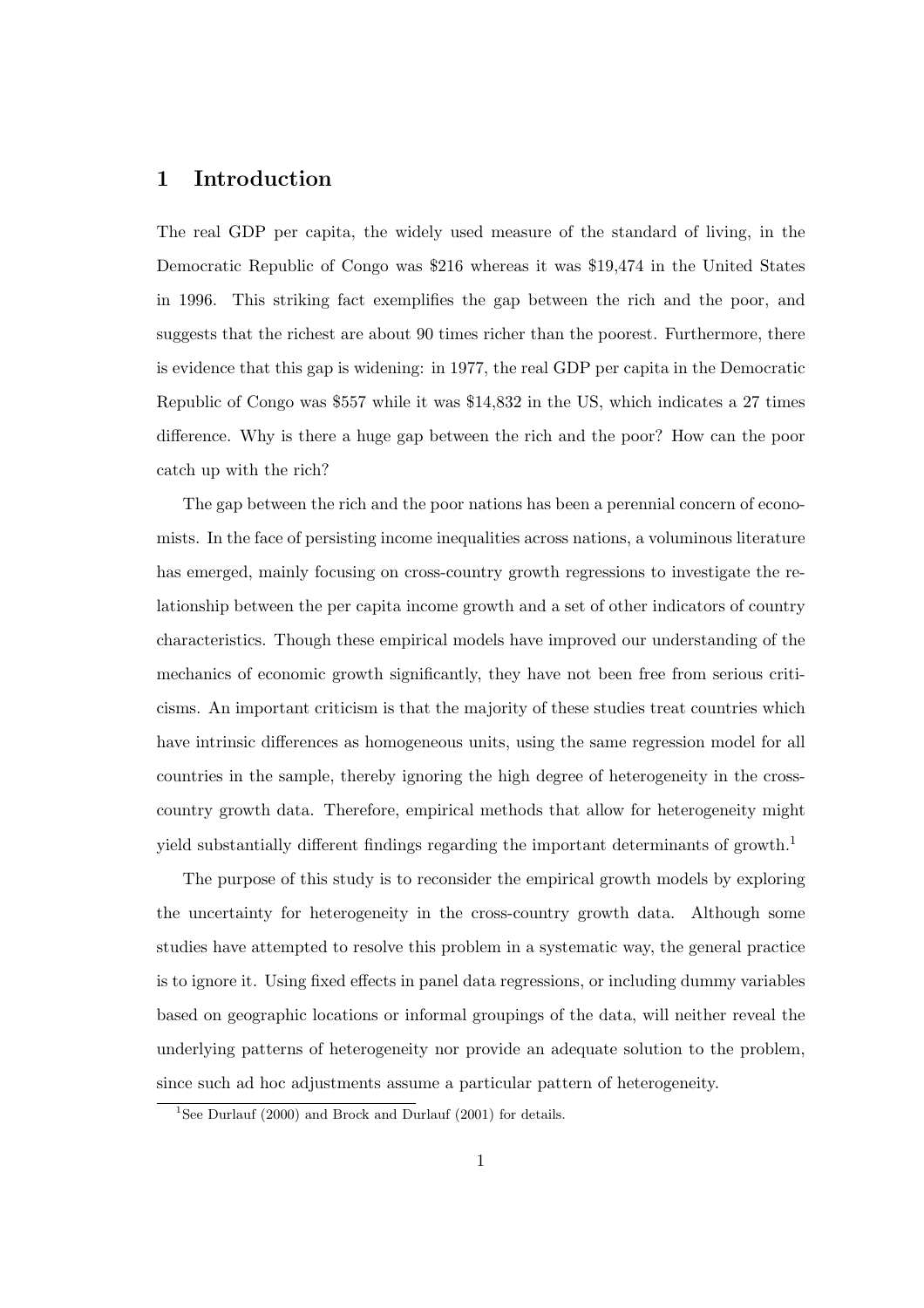The paper proposes the use of Bayesian classification analysis (or cluster analysis) in order to first systematically reveal the patterns of heterogeneity in the data set. The objective of classification analysis is to partition the data into subsamples that display systematic differences, and the Bayesian method aims to find the classification that fits the data with the highest probability. The second step, then, is to use this information on heterogeneity in the cross-country growth regressions and in the tests of (cross-country) convergence hypothesis by performing a separate regression analysis for each subsample.

To illustrate, an exemplifying cross-country data sets are used, which includes the standard Solow growth model variables (Solow, 1956). This data set have also been used by Mankiw et al. (1992) (MRW hereafter), which is an essential study in the empirical growth literature. The findings of the analysis on this data set indicate that once the heterogeneity in the sample is accounted for according to the underlying statistical distributions, the regression outcomes differ from what the Solow model predicts. Thus, this two-step method helps us better understand the properties of the sample, i.e. the patterns of heterogeneity, and of the cross-country growth process, i.e. the possibility of multiple regimes.

The rest of the paper is organized as follows. The next section briefly notes the existing empirical studies. The third section describes the Bayesian classification method. The results of MRW model are analyzed and reported in the fourth section. The fifth section concludes.

# 2 Existing Empirical Studies

In the 1990s, there have been various studies on the relationship between the growth rate of income per capita and different measures of standard of living in a cross-country setting to investigate the growth process. These studies focus on a model of the form:

$$
g_i = \alpha X_i + \beta y_{i0} + \epsilon_i \tag{1}
$$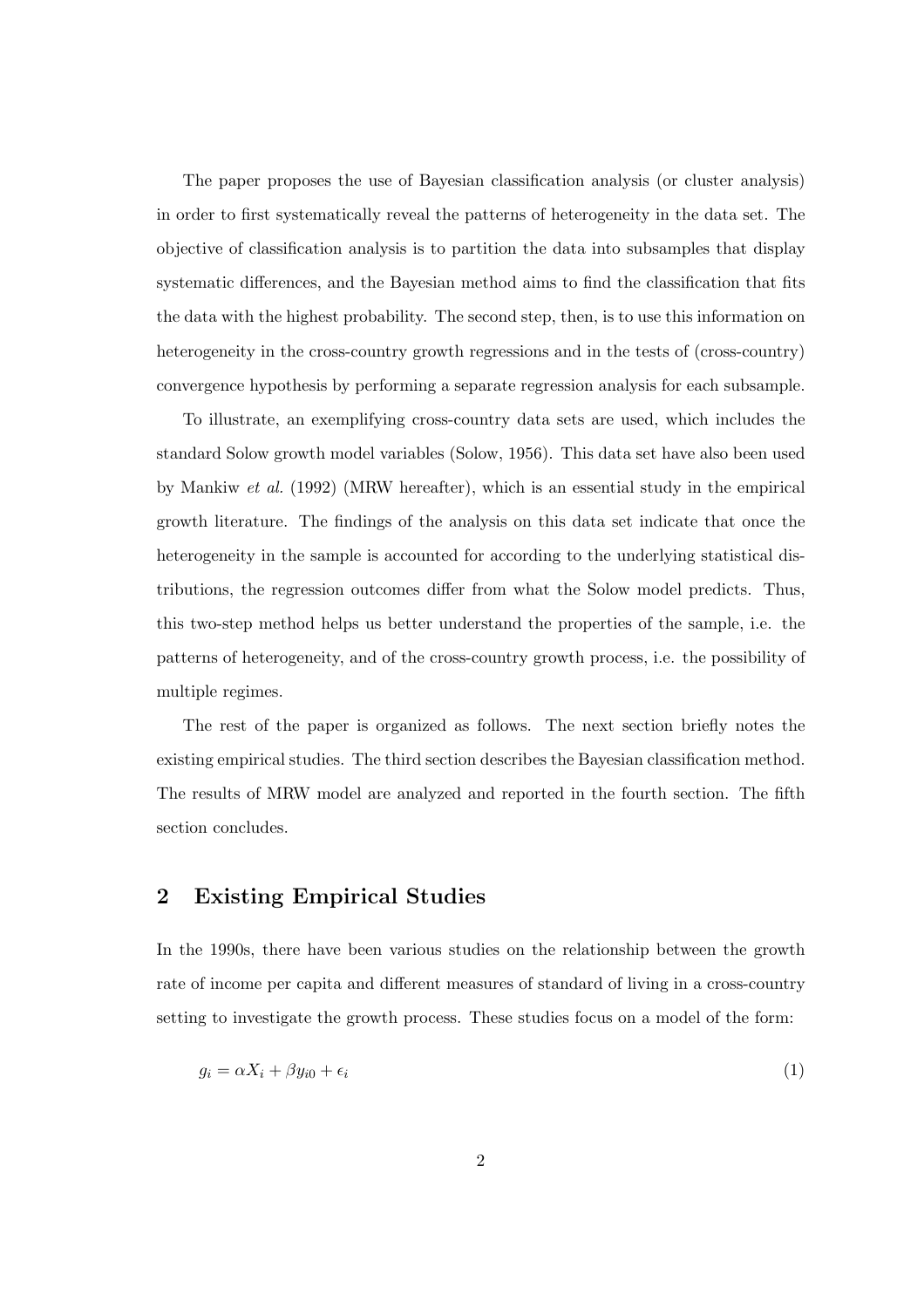where  $g_i$  is the growth rate of country level variable,  $y_{i0}$  is the value of the country level variable at the beginning of the period of analysis,  $X_i$  includes country-specific variables that are controlled for, and  $\epsilon_i$  is the disturbance term. The initial value of the variable,  $y_{i0}$ , is included for the purpose of testing for the convergence hypothesis (Durlauf, 2000).<sup>2</sup>

The convergence hypothesis states that the poor countries tend to grow faster than the rich due to diminishing marginal returns, since the returns to capital would be higher in those countries with lower initial conditions. One of the convergence concepts commonly used in the literature is  $\beta$ -convergence. There exists a  $\beta$ -convergence across countries if there is a negative relationship between the per capita income growth rate and the initial value of per capita income. That implies poor countries grow faster than rich ones. In terms of equation (1),  $\beta$ -convergence means a negative  $\beta$  when  $g_i$  is the growth rate of per capita income and  $y_{i0}$  is the initial value of per capita income in country *i*. If the country-specific controls,  $X_i$ , are not used in the analysis, a negative relationship between the growth rate and the initial value implies unconditional (or absolute) convergence, whereas it indicates conditional convergence when controls are included (Barro and Sala-i Martin, 1995). Therefore, equation (1) facilitates the tests of convergence hypothesis.

Note however that there are also studies that criticize this approach of testing for convergence. For example, Bernard and Durlauf (1996) state that once this analysis is applied to a data set of countries that can be correctly specified with a model with multiple steady states, an estimated negative  $\beta$  coefficient implying convergence for the whole sample can actually arise from within-subsample convergence to group-specific steady states. In addition, Quah (1993, 1996b) suggests the tests of convergence hypothesis suffer from Galton's fallacy, i.e. once the average growth rates are regressed on initial levels, a negative  $\beta$  coefficient is estimated due to regression toward the mean, which does not necessarily imply convergence.

<sup>&</sup>lt;sup>2</sup>Generally the growth rate of income per capita is used, however it is possible to use the growth rate of any standard of living indicator.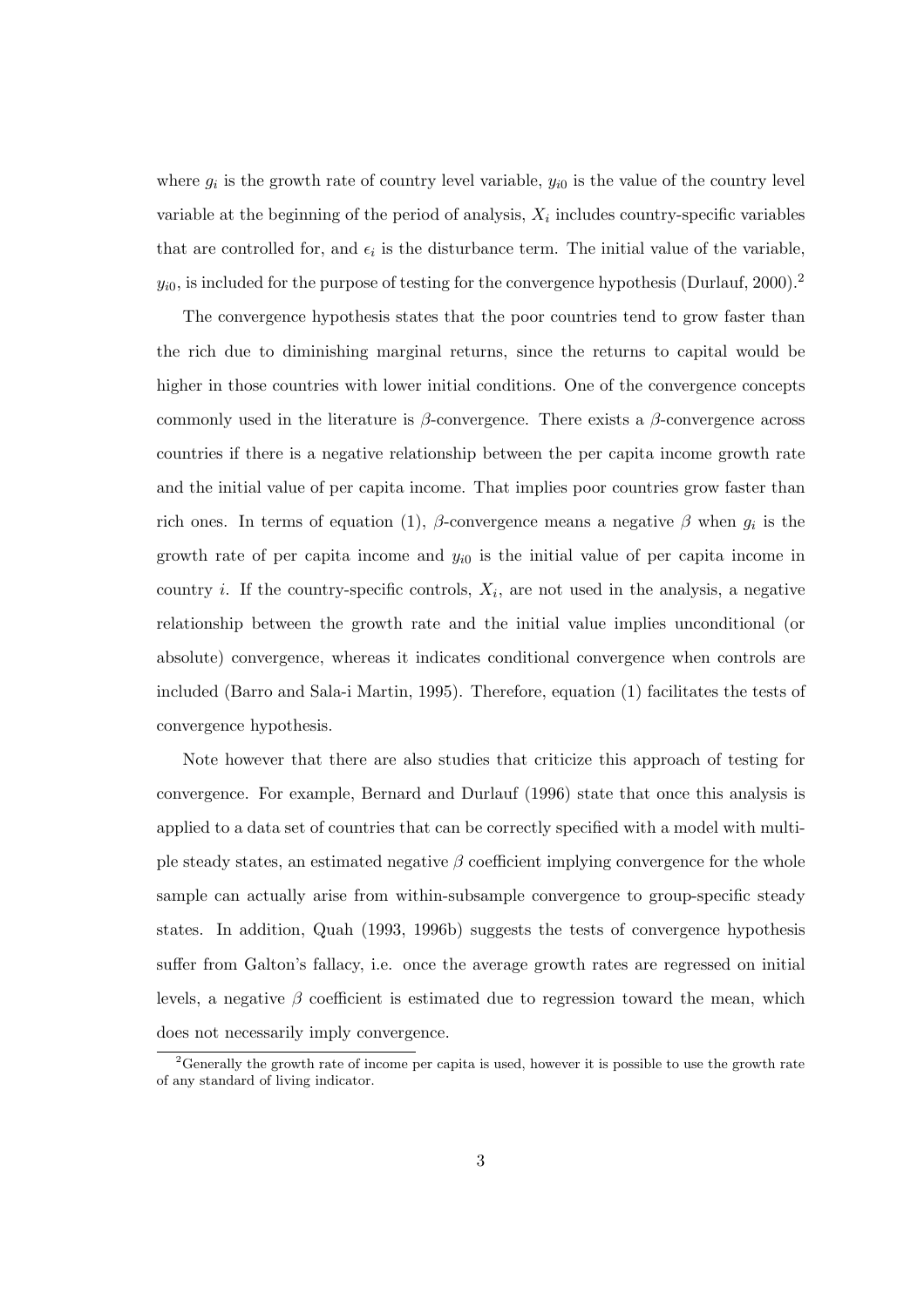The theory of growth is not clear on the true set of explanatory variables to be included in the growth regression, leaving the question of which variables can explain the growth process unanswered. Various measures including investment rate, education, policy indicators among many others have been found to explain the growth rate of different indicators by researchers.<sup>3</sup> For example, Barro  $(1991)$  reports the empirical regularities about growth, education, fertility and investment in cross-country data, and finds evidence supportive of convergence across countries. Mankiw et al. (1992) provide an empirical analysis of the Solow model with a production function with human capital, physical capital and labor as factors, and conclude that there exists conditional convergence among the countries in their data set. Further examples include Barro and Lee (1993) who consider the relationship between income growth and education, Mauro (1995) who focuses on corruption and growth, and Barro (1996) who investigates the relationship between democracy and income growth among numerous other studies.<sup>4</sup> Overall, around 90 different standard of living indicators have been used in this literature.

Levine and Renelt (1992) propose the use of extreme bounds analysis to find the robust explanatory variables, and conclude that there are few. Sala-i Martin (1997) computes the distribution of the coefficient estimates in equation (1) and uses confidence levels based on these distributions to find variables that are correlated with growth rather than labeling variables as robust or non-robust. Easterly (1999) provides an extensive investigation of the relationship between the quality of life and income per capita, concentrating on a variety of indicators of quality of life to observe the ones that are related to growth of income per capita. Brock and Durlauf (2001) allow for uncertainty in model specification, and use Bayesian techniques to determine the explanatory variables.

All of the studies mentioned above, with the exception of Brock and Durlauf (2001), essentially ignore the underlying patterns of heterogeneity in the data, by imposing an identical regression model for all countries in the sample. Some of them use dummy

<sup>3</sup>See, for example, Sala-i Martin (1997).

<sup>4</sup>See Durlauf and Quah (1999) for an extensive review of the literature.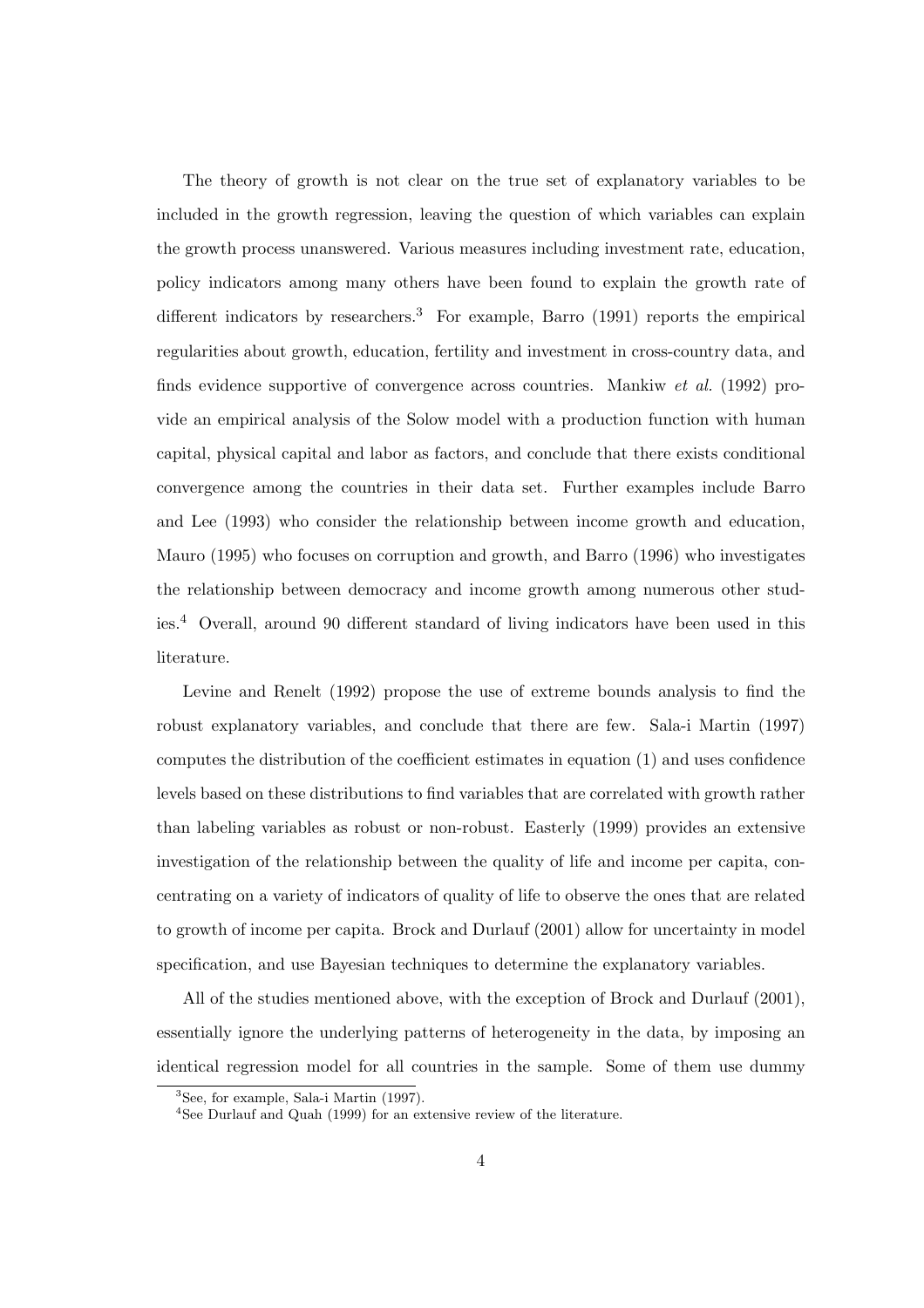variables for Latin America and/or Sub-Saharan Africa to account for the differences in growth processes for these groups of countries, however this does not capture the statistical groupings in the data set.<sup>5</sup> As a result, these studies estimate identical parameters for each country. To put this into the perspective of the theory that underlies these empirical studies, these estimated identical parameters imply that the production function for each country in the data set is identical, and the growth processes of each are modeled the same way.<sup>6</sup> On the other hand, it is natural to expect that the countries at different levels of development have production functions with different parameters, and exhibit different growth processes.

Studies that incorporate a systematic form of heterogeneity include Canova (1999) who proposes the use of a predictive density approach to jointly test for the groupings of unknown size and estimate the parameters for each group in identifying convergence clubs and applies this to European and OECD data, and various studies by Quah (1996a, 1997) who adopts the distribution dynamics approach and concludes that the crosscountry data supports the twin-peaks hypothesis. In addition, Durlauf and Johnson (1995) use regression tree analysis and they find evidence supporting the presence of multiple regimes in cross-country growth data in which each group of countries follows different linear models, namely growth models that produce multiple steady states in per capita output. Kourtellos (2001) uses projection pursuit regression and finds crosscountry evidence supporting two equilibria with different convergence parameters. Brock and Durlauf (2001) propose modeling heterogeneity as a form of model uncertainty using Bayesian techniques. Durlauf *et al.* (2001) use the Solow growth model, and allow the parameters to differ across countries according to initial income.

Hobijn and Franses (2001) study the cross-country convergence problem using three different techniques: regression analysis, distribution dynamics, and (classical) classification analysis. The major question the paper proposes is whether there exists similar

<sup>5</sup>For example, Barro (1991) uses dummy variables for Sub-Saharan Africa and Latin America.

 $6$ The baseline regressions of the form (1) can be derived from the Solow model, and the coefficient estimates in these regressions are the parameter estimates of the production function. See Mankiw et al. (1992).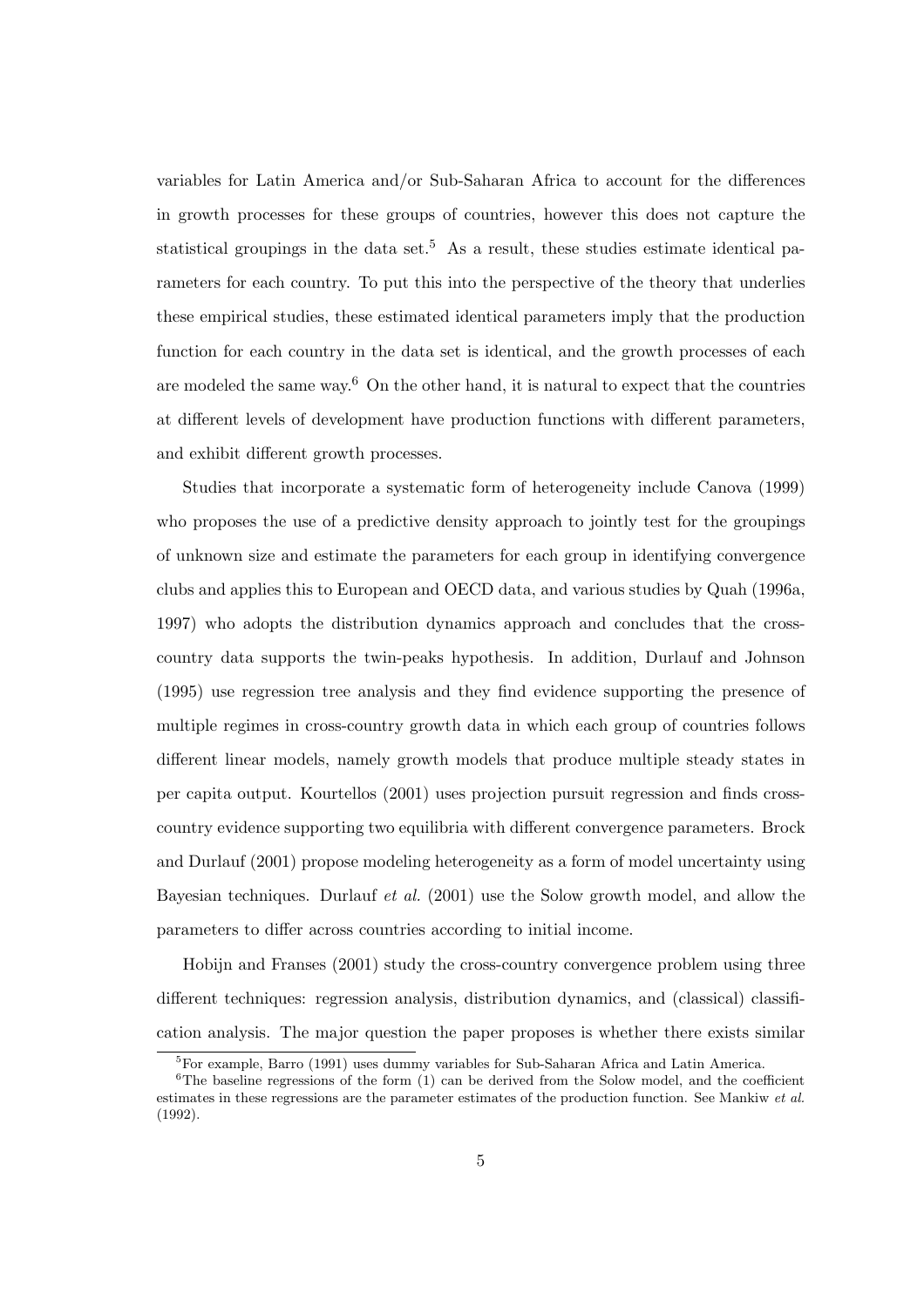convergence patterns for standard of living indicators other than income per capita to those observed for income per capita. Hobijn and Franses (2001) use equation (1) and subsamples from their data set based on the World Bank country classification to test for β-convergence in each subsample, and find evidence indicating a possible convergence in the tails of the distribution in terms of income per capita. They utilize kernel density estimation for the distribution dynamics approach and again find a similar result. These results for real GDP per capita also hold for the other indicators in their data set. Finally, they apply (classical) classification analysis to each variable in the separately. Their main conclusion is that there is not much evidence of convergence in any of the indicators in their data set, and that convergence in one indicator does not imply convergence in another.

The analysis of this paper differs from Hobijn and Franses (2001) in crucial respects. First note that, although being helpful in identifying the presence of multi-modality in the data set, kernel density estimation cannot provide enough information about the specific groupings of countries in the data set.<sup>7</sup> Second, applying classification analysis on the whole set of standard of living indicators rather than examining each variable separately yields insight as to how countries are clustered in terms of the level of development measured by a variety of indicators. Third, once the countries are grouped into clusters that display systematic differences, it is possible to discuss the existence of within-cluster convergence. Fourth, Bayesian classification analysis has advantages over the classical classification analysis as mentioned in Section 3 below.

# 3 Bayesian Classification Based on Finite Mixture Models

Classifying a set of data, i.e. arranging data into groups of similar nature, can be supervised or unsupervised. Supervised classification refers to grouping objects into given labeled clusters. The predefined classes are differentiated by criteria that maximizes in-

<sup>&</sup>lt;sup>7</sup>In addition, Bayesian classification analysis also is useful in studying the dynamics of the distribution of standard of living across countries when it is applied to a cross section of countries at different periods of time. See, for example, Ardı $\varsigma$  (2004).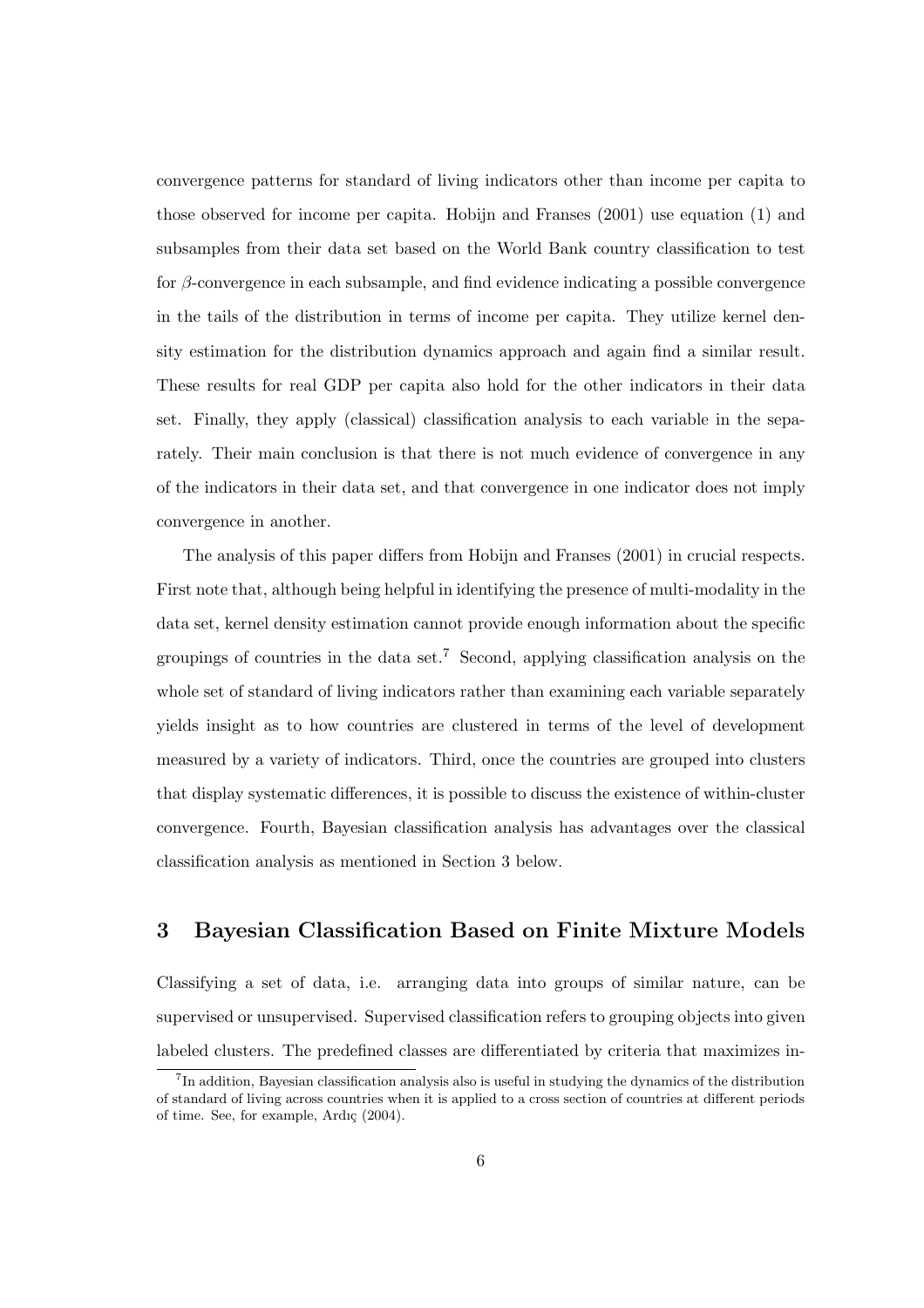class similarity and out-class dissimilarity. In unsupervised classification, there are no preexisting clusters, and all features of new observations are predicted. The goal is to discover natural classes that arise from the underlying mechanisms, to divide the data into groups that display systematic differences. In the current context, the aim is to classify the countries, based on their standard of living indicators, into groups to identify countries with similar growth processes.

The classical approach to classification analysis aims to maximize between-cluster variation relative to within-cluster variation. The clustering procedure starts with  $K$ measures of I objects, and thus, an  $I \times K$  data matrix. This matrix is then transformed to an  $I \times I$  matrix of pairwise similarities or dissimilarities. Finally, an algorithm that defines the rules of classifying the objects into subgroups is selected (Dillon and Goldstein, 1984).

The problems involved with the classical approach include sensitivity to the variables (or to the features of data) used in the analysis, the definition and measurement of similarity (and dissimilarity), and deciding on the procedure and the number of clusters (Dillon and Goldstein, 1984). In most cases, the researcher needs to use some ad hoc criteria to decide on the number of clusters. The classical approach lacks a widely accepted measure of success, and the method favors singleton clusters.<sup>8</sup> In addition, small changes in the decision criteria might alter all the results by changing the clusters that the boundary cases belong to (Stutz and Cheeseman, 1996).

The Bayesian approach to unsupervised classification aims to find the classification that fits the data with the highest probability. This procedure looks for the natural classes in the data. The outcome is the probabilities of having certain numbers of classes in the data set. Furthermore, instead of assigning each case to a class, the Bayesian approach yields the probabilities of each case being members of different classes.<sup>9</sup> This helps overcome the problems related to the decision criteria; the boundary cases are no longer a problem. The number of classes are determined according to the probability assignments, i.e. the classification with the highest probability is chosen. Note that it is

<sup>8</sup>For example, Hobijn and Franses (2001) find a large number of clusters.

 $^{9}$ This is also termed as "fuzzy" classification.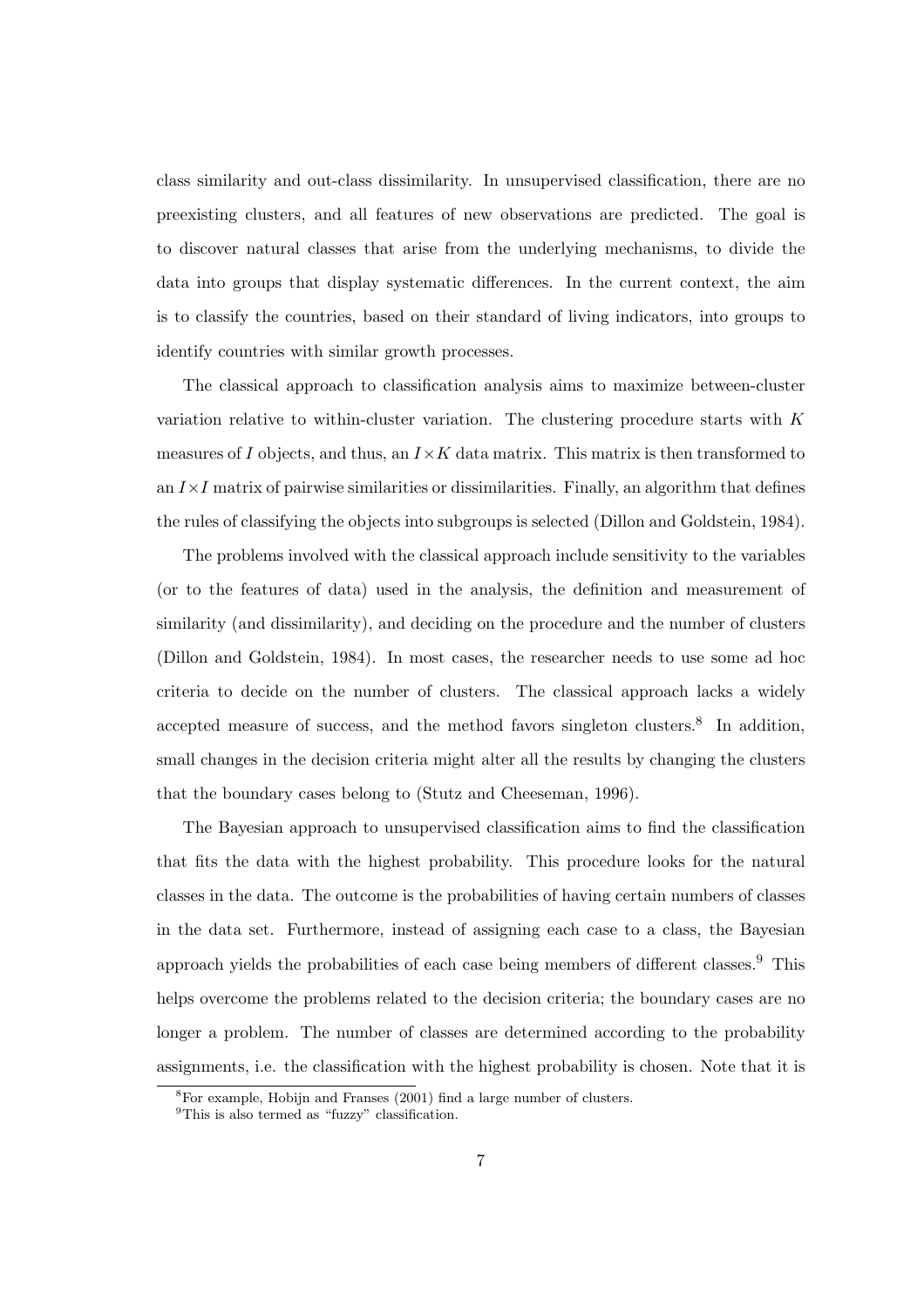also possible to rank the alternative classifications with this approach (Stutz and Cheeseman, 1996). Furthermore, the Bayesian approach trades off complexity for goodness of fit. However, it is important to note that Bayesian classification is also sensitive to the variables included in the analysis.

Bayesian approach to statistics in general enables us to express all forms of uncertainty in terms of probability. Bayesian theory explains how beliefs should be formulated in a consistent way and how they should change with new evidence. Let  $Y$  denote evidence (or data) and  $\theta$  denote the parameters of the model that we are interested in. Also let  $P(\theta)$  denote the prior belief in  $\theta$  before the data Y is observed,  $P(Y | \theta)$  be the likelihood of the data for each possible  $\theta$ , and  $P(Y, \theta)$  be the joint distribution of Y and  $\theta$ . Then, this joint distribution can be obtained from the observable likelihood,  $P(Y | \theta)$ , and the assumed prior,  $P(\theta)$ . That is, it is possible to think of the joint probability distribution of the data, Y, and the parameters,  $\theta$ , as the multiplication of the likelihood of the data and the probability distribution summarizing the prior belief over the different possible values that the parameters,  $\theta$ , can take.

The joint distribution,  $P(Y, \theta)$ , should remain the same once the parameters,  $\theta$ , are inferred from the data. Therefore, it is possible to consider the joint distribution as a multiplication of the probability distribution of the parameters given the data set,  $P(\theta | Y)$ , which is called the posterior distribution of the parameters, and the prior predictive distribution,  $P(Y)$ .  $P(Y)$  is called the prior predictive distribution because it is the distribution of an observable quantity that does not depend on any previously observed values, that is, it is not derived. Given these, the posterior belief in  $\theta$ ,  $P(\theta | Y)$ , becomes a function of the likelihood, the prior, and the prior predictive distribution. In other words, the probability distribution of the parameters,  $\theta$ , given the evidence, Y, is found by the likelihood times the prior belief, normalized by the prior predictive distribution, the distribution of the evidence that does not depend on the parameters.

The advantages of using Bayesian analysis include a good theoretical basis, the possibility of using background knowledge as an input, and getting output in terms of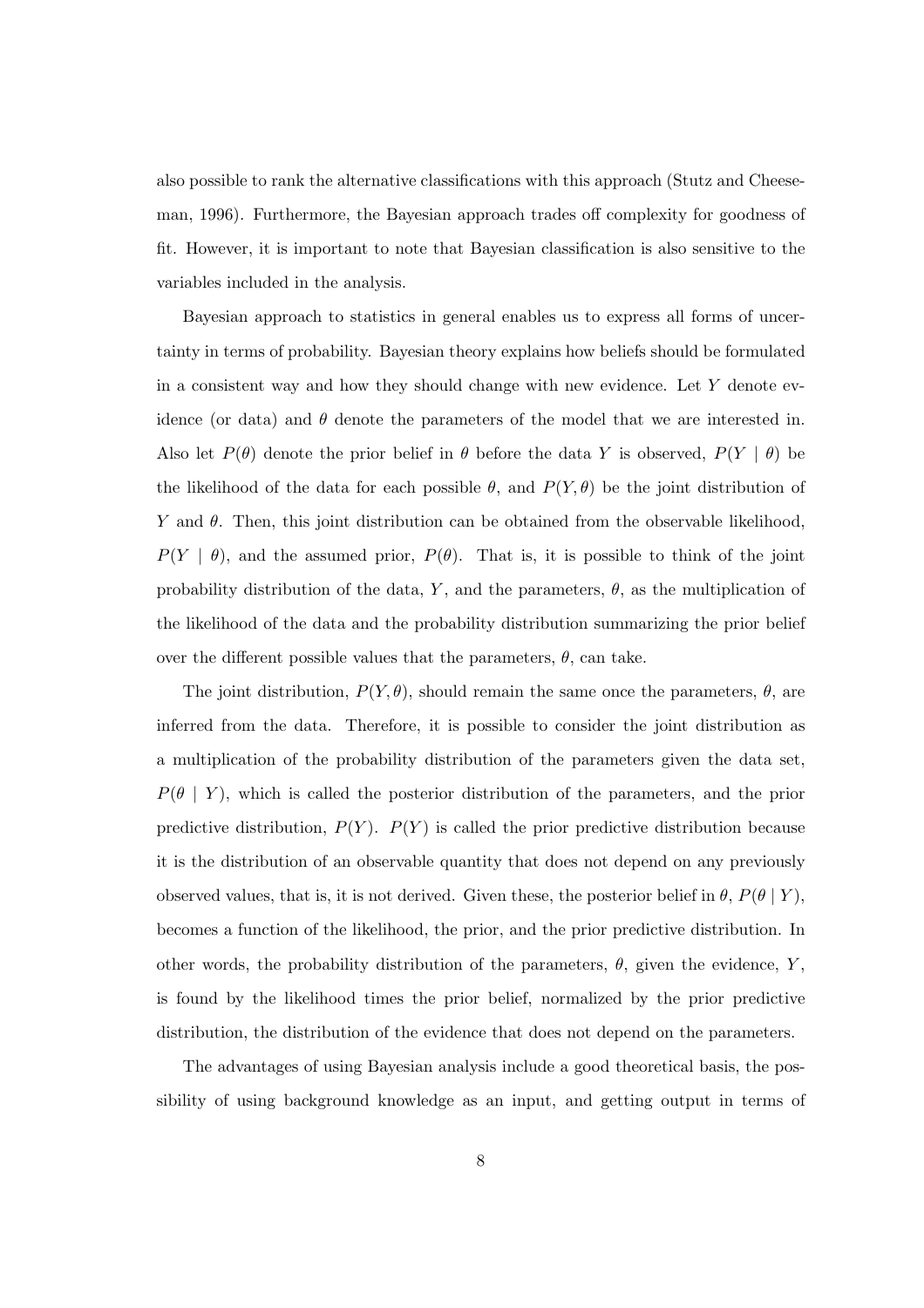probabilities rather than a definite answer. Most of the disadvantages put forth are in terms of the ambiguities involved in choosing a prior, which are not important in practice since a broad range of priors are found to perform well under most situations (Hanson et al., 1991).

A Bayesian approach based on finite mixture distributions is the recent focus of a study of the Bayes group at the Ames Research Center.<sup>10</sup> The group has been working on a software called AutoClass that utilizes the Bayesian approach to unsupervised classification. Their method is applied in this paper, and the remainder of this section closely follows their treatment.

Mixture distributions arise when one samples from a heterogeneous population. If the number of subcomponents of the population is finite, then it is a finite mixture distribution. Mixture modeling provides a natural way to handle the unobserved heterogeneity in the data set since the aim is to model the distribution of the whole sample as a mixture, or weighted sum, of the distribution of subsamples.

In terms of exploring the heterogeneity in the cross-country data set, the mixture model can be motivated as follows. The data set is a mixture distribution with J components, that is, the sample has  $J$  subgroups,  $J$  is unknown. Within each subgroup, the countries have the same growth process, i.e. the same regression model can be applied to subsamples as the data for the countries in a subsample have the same statistical distribution. Thus, Bayesian classification in this setting would allow us to identify  $J$ , the number of subsamples, and the countries belonging to each subsample. Below is a formal description of Bayesian classification based on finite mixture distributions.

Let  $y = \{y_1, ..., y_I\}$  be the data set where  $i = 1, ..., I$  shows the observations. y is sampled from a heterogeneous population, the components of which are indexed by  $j = 1, ..., J$ . Let  $k = 1, ..., K$  be the attributes. Thus, each  $y_i$  is a  $(1 \times K)$  vector, and y is an  $(I \times K)$  matrix of data sampled from a population of J components.

Further, let  $F = F_1, ..., F_J$  denote the mathematical form of the probability distri-

<sup>10</sup>See http://ic.arc.nasa.gov/ic/projects/bayes-group/autoclass/, and Stutz and Cheeseman (1996) and Hanson et al. (1991).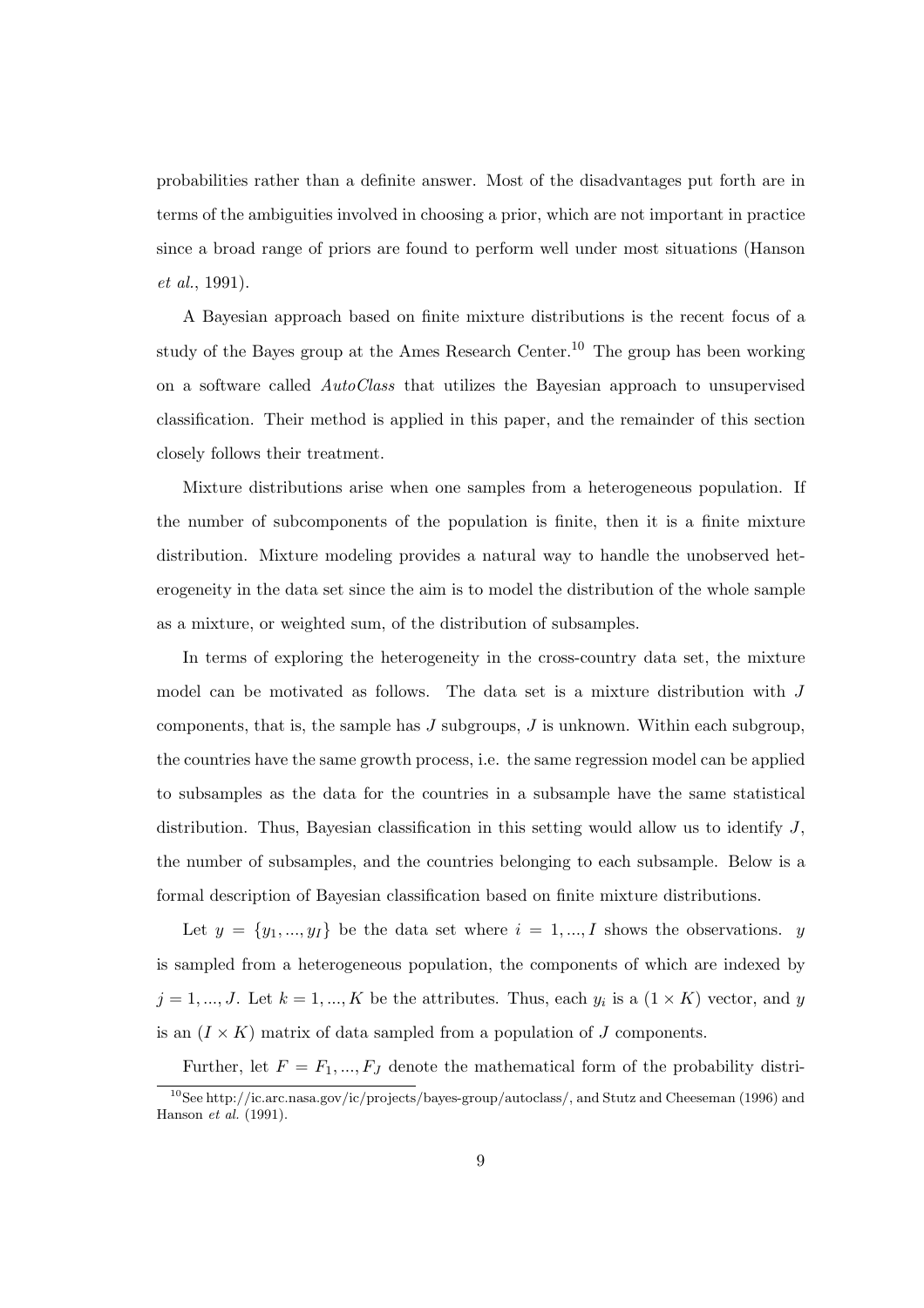bution function associated with J components, and  $\theta = \theta_1, ..., \theta_J$  be the parameter set for each of the J distributions. That is, for each class that is to be identified, there is a distribution function for the attributes,  $F_j$ , with parameters  $\theta_j$ .

Let T denote the inter-class mixture model.  $F_j$  is weighted by a mixture model T, i.e. the probability distribution that any  $y_i$  is a member of class j,  $C_j$ , regardless of its attribute values. The parameters of T are  $\pi_j$  which are defined as follows. The proportion of the population that is from component j is given by  $\pi_j$ ,  $\sum_{j=1}^J \pi_j = 1$ , and  $\pi = (\pi_1, ..., \pi_J)$ . Then it is possible to write the likelihood of the observation  $y_i$  as:

$$
P(y_i|\theta, \pi) = \pi_1 P(y_i|\theta_1, F_1) + \dots + \pi_J P(y_i|\theta_J, F_J)
$$
  
= 
$$
\sum_{j=1}^J \pi_j P(y_i|y_i \in C_j, \theta_j, F_j)
$$
 (2)

where  $\pi_j = P(y_i \in C_j \mid \pi, T)$  as described above.  $\pi = {\pi_1, ..., \pi_J}$  can be taken as a mixing distribution that describes the variation of  $\theta_j$  across the population. Thus,  $\nu = (\theta, \pi)$  is the set of parameters of the model. Let  $\mathcal{M} = (F, T)$ , and  $\mathcal{M} \in S$  where S is the space of possible mixture models. Then the likelihood of the whole sample is given by:

$$
P(y|\nu, \mathcal{M}) = \prod_{i} \sum_{j} \pi_j P(y_i | y_i \in C_j, \theta_j, F_j)
$$
\n(3)

The joint distribution of the data and the parameters can be written as prior times the likelihood:

$$
P(y, \nu | \mathcal{M}) = P(\nu | \mathcal{M}) P(y | \nu, \mathcal{M})
$$
  
= 
$$
P(\nu | \mathcal{M}) \prod_{i} \sum_{j} \pi_{j} P(y_{i} | y_{i} \in C_{j}, \theta_{j}, F_{j})
$$
 (4)

where the prior can be expressed as:

$$
P(\nu|\mathcal{M}) = P(\pi|T)P(\theta|F)
$$
\n(5)

since  $\pi$  and  $\theta$  are independent.

The objective is to find the posterior distribution of the parameters, and the MAP (maximum a posteriori) values of the parameters. The posterior distribution is:

$$
P(\nu|y, \mathcal{M}) = \frac{P(y, \nu|\mathcal{M})}{P(y|\mathcal{M})} = \frac{P(y, \nu|\mathcal{M})}{\int P(y, \nu|\mathcal{M}) d\nu}
$$
(6)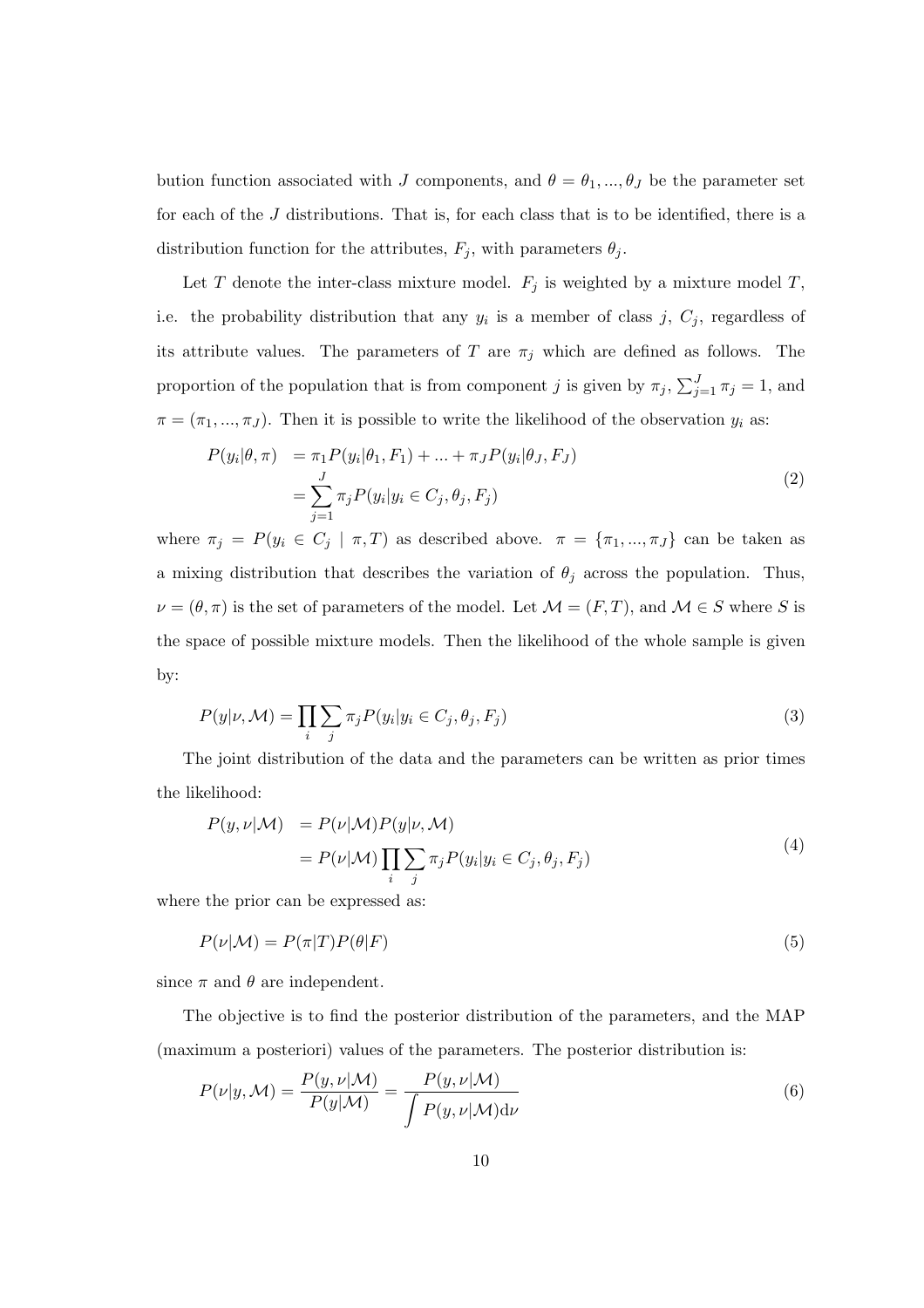In addition, the posterior probability of the model given the data is also calculated, in order to enable comparisons of alternative classifications:

$$
P(\mathcal{M}|y) = P(\mathcal{M}, y) / P(y)
$$
  
= 
$$
\left[ \int P(y, \nu | \mathcal{M}) P(\mathcal{M}) \mathrm{d}\nu \right] / P(y)
$$
  

$$
\propto \int P(y, \nu | \mathcal{M}) \mathrm{d}\nu = P(y | \mathcal{M})
$$
 (7)

where the proportionality in equation (7) holds if  $P(\mathcal{M})$  is assumed to be uniform. This is sensible since there is no reason to favor one model over another.

To find the MAP parameter values, direct optimization is not useful. Recall the assumption underlying the mixture models that each observation is the member of only one class. Thus,  $P(y_i|y_i \in C_j, \theta_j, F_j) = 0$  whenever  $y_i \notin C_j$ . This enables us to eliminate the summation and rewrite equation (4) as:

$$
P(y,\nu|\mathcal{M}) = P(\nu|\mathcal{M}) \prod_{j} \prod_{y_i \in C_j} \pi_j P(y_i|\theta_j, F_j)
$$
\n(8)

Note that for the case of supervised classification where  $J$  is known, it is straightforward to maximize equation (8). However, in unsupervised classification, the number of classes is unknown, and searching for every single partitioning of the data and maximizing does not seem plausible with large data sets. In this case, the EM algorithm (Dempster *et al.*, 1977) can be used given the set of  $F_i$  and the current MAP estimates of  $\nu$ , the expectation step of the algorithm yields class assignments,  $\omega_{ij}$ , in the following form:

$$
\omega_{ij} = P(y_i \in C_j | \nu, \mathcal{M}) \propto \pi_j P(y_i | y_i \in C_j, \theta_j, F_j)
$$
\n
$$
(9)
$$

These weights allow the construction of statistics that can be used in the maximization step, i.e. in finding the MAP parameter values in the equation (8). Successive implementation of these two steps lead to MAP parameter values converging to a stable local maximal point. Note, however, that there is more than one such point. Thus, the Autoclass software searches and collects a set of such local maxima. Next,  $P(y|\mathcal{M})$  is computed for each, which is used to approximate  $P(\mathcal{M}|y)$  (see equation (7)), and the models are ranked according to their largest  $P(y|\mathcal{M})$ .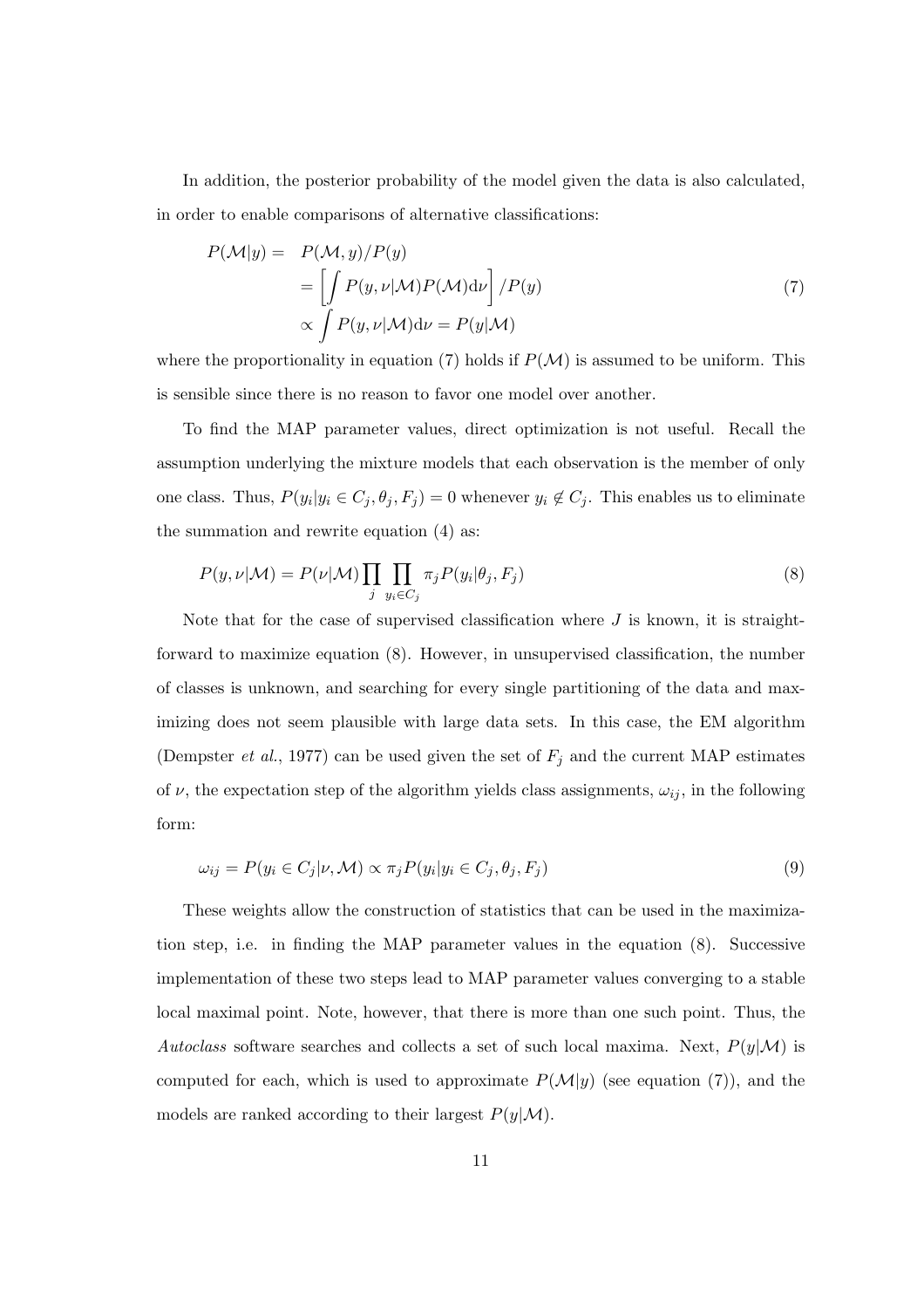Autoclass uses Bernoulli distributions with Dirichlet prior for discrete variables. For continuous variables, Gaussian model is used with Gaussian prior for the mean and inverse-Wishart distribution for the variance. In both cases, it is possible to model the variables as independent or covariant. When a continuous variable is bounded below, i.e. for example it cannot take negative values, the log transform is taken first, and then the Gaussian model is applied. The proportions  $\pi_j$  have a multinomial distribution with a Dirichlet prior. Note that conjugate priors are used so that the posterior has the same form as the prior which enables its use as prior in the subsequent steps. In addition, the prior on the number of classes and the class distributions,  $P(\mathcal{M})$ , is taken to be uniform.

This paper proposes the use of Bayesian classification method outlined above as the first step in empirical analysis of cross-country growth. This enables to group the data into classes such that the statistical distribution of the data in each class is different. The second step is to estimate cross-country growth regressions for each class. An alternative approach is regression tree analysis used by Durlauf and Johnson (1995). Regression tree groups countries with similar linear regression models, and diminishes countryspecific heterogeneity as it accounts for the possibility of multiple steady states. As Bayesian classification groups countries with similar statistical distributions, it eliminates uncertainty for heterogeneity.

# 4 MRW Model

This section reports the results of the analysis of the MRW Model using the proposed two-step method for two different empirical cross-country growth models. The same set of explanatory variables, which is derived from the Solow model, as in MRW is used. This section presents the Solow model briefly, and then summarizes the results of the two step analysis.

The Solow model implies that the log of income per capita,  $Y/L$  can be expressed in terms of the log of saving rate, s, and log of population growth rate,  $n$ , plus the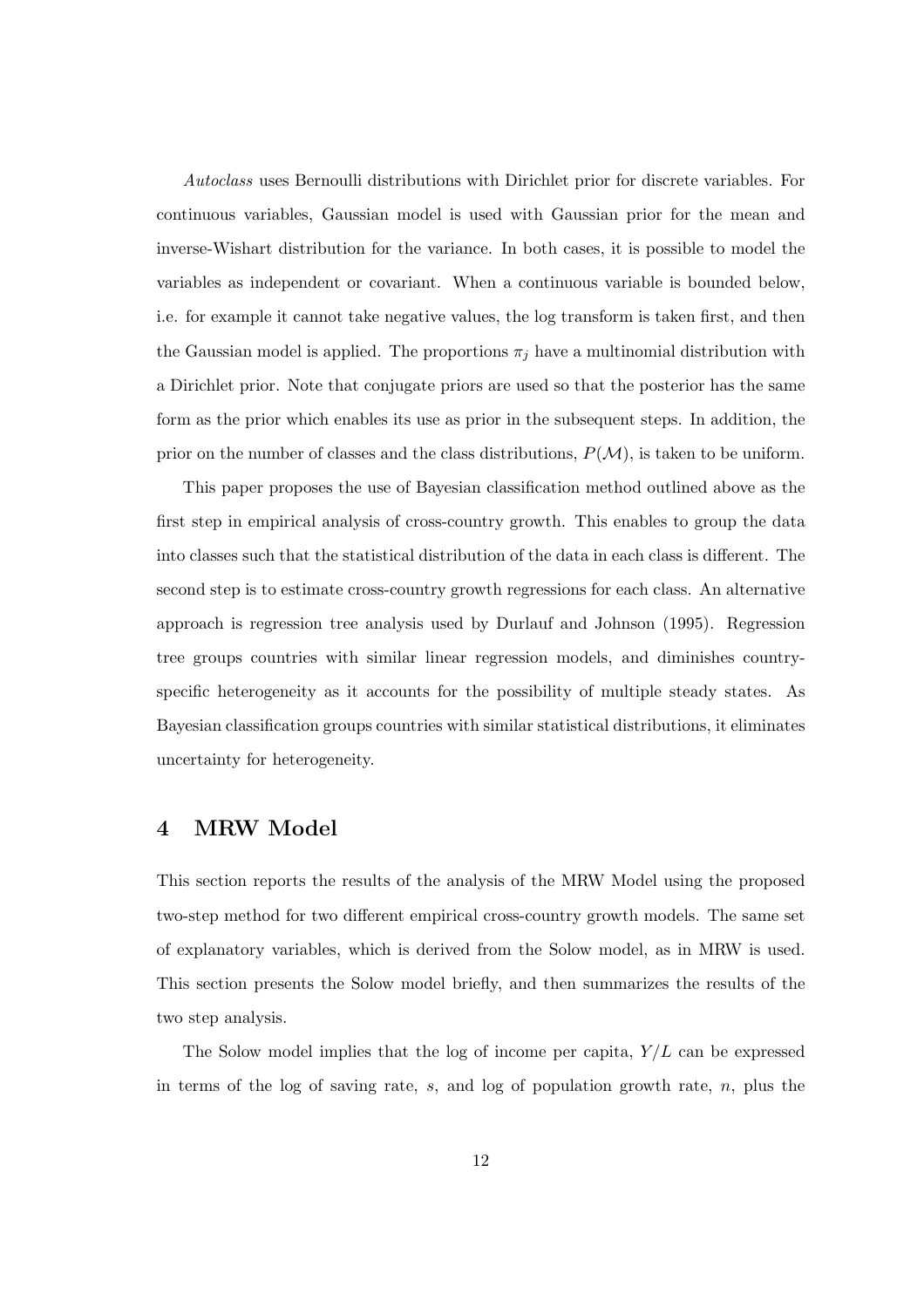exogenous rates of technical change,  $q$ , and depreciation,  $\delta$ :

$$
\ln\frac{Y}{L} = a + \frac{\alpha}{1-\alpha}\ln(s) - \frac{\alpha}{1-\alpha}\ln(n+g+\delta) + \epsilon
$$
\n(10)

where  $\epsilon$  is the disturbance term. When the Solow model is augmented with human capital, an equation for log income per capita similar to (10) can be derived:

$$
\ln \frac{Y}{L} = \ln A_0 + gt - \frac{\alpha + \beta}{1 - \alpha - \beta} \ln(n + g + \delta)
$$
  
 
$$
+ \frac{\alpha}{1 - \alpha - \beta} \ln(s_k) + \frac{\beta}{1 - \alpha - \beta} \ln(s_h)
$$
 (11)

where  $s_k$  and  $s_h$  are the saving rates in terms of physical and human capital respectively. In addition, to test for unconditional convergence the following equation is used:

$$
\ln y_t - \ln y_0 = (1 - e^{-\lambda t}) \ln y^* - (1 - e^{-\lambda t}) \ln y_0 \tag{12}
$$

where y is the per capita income, and  $\lambda$  is the convergence rate. Note that once the determinants of the steady state are substituted in equation (12) the outcome is similar to equation (1). In the context of the Solow model and its augmented version outlined above, this substitution implies the following equation:

$$
\ln y_t - \ln y_0 = (1 - e^{\lambda t}) \frac{\alpha}{1 - \alpha - \beta} \ln(s_k) + (1 - e^{\lambda t}) \frac{\beta}{1 - \alpha - \beta} \ln(s_h)
$$
  

$$
- (1 - e^{\lambda t}) \frac{\alpha + \beta}{1 - \alpha - \beta} \ln(n + g + \delta) - (1 - e^{\lambda t}) \ln(y_0)
$$
 (13)

See Mankiw *et al.* (1992) for the derivation of these equations. Equations (10) through (13) can be estimated using cross-country data to test the validity and the predictive power of the Solow model in a cross-country setting. In the remainder of this section, data on each subsample resulting from Bayesian classification are utilized to estimate these relationships.

As noted earlier, the same data set as in MRW is used in this section, however extending the period of analysis. The data set includes real per capita GDP,  $y$ , saving rate,  $s_k$ , population growth rate, n, and schooling,  $s_h$  for the period 1960-1995 for 105 countries.<sup>11</sup> Table 1 summarizes the descriptive statistics. Saving rate, schooling and

<sup>11</sup>Source: http://www.www.worldbank.org/research/growth/GDNdata.htm, World Bank's Global Development Network Database.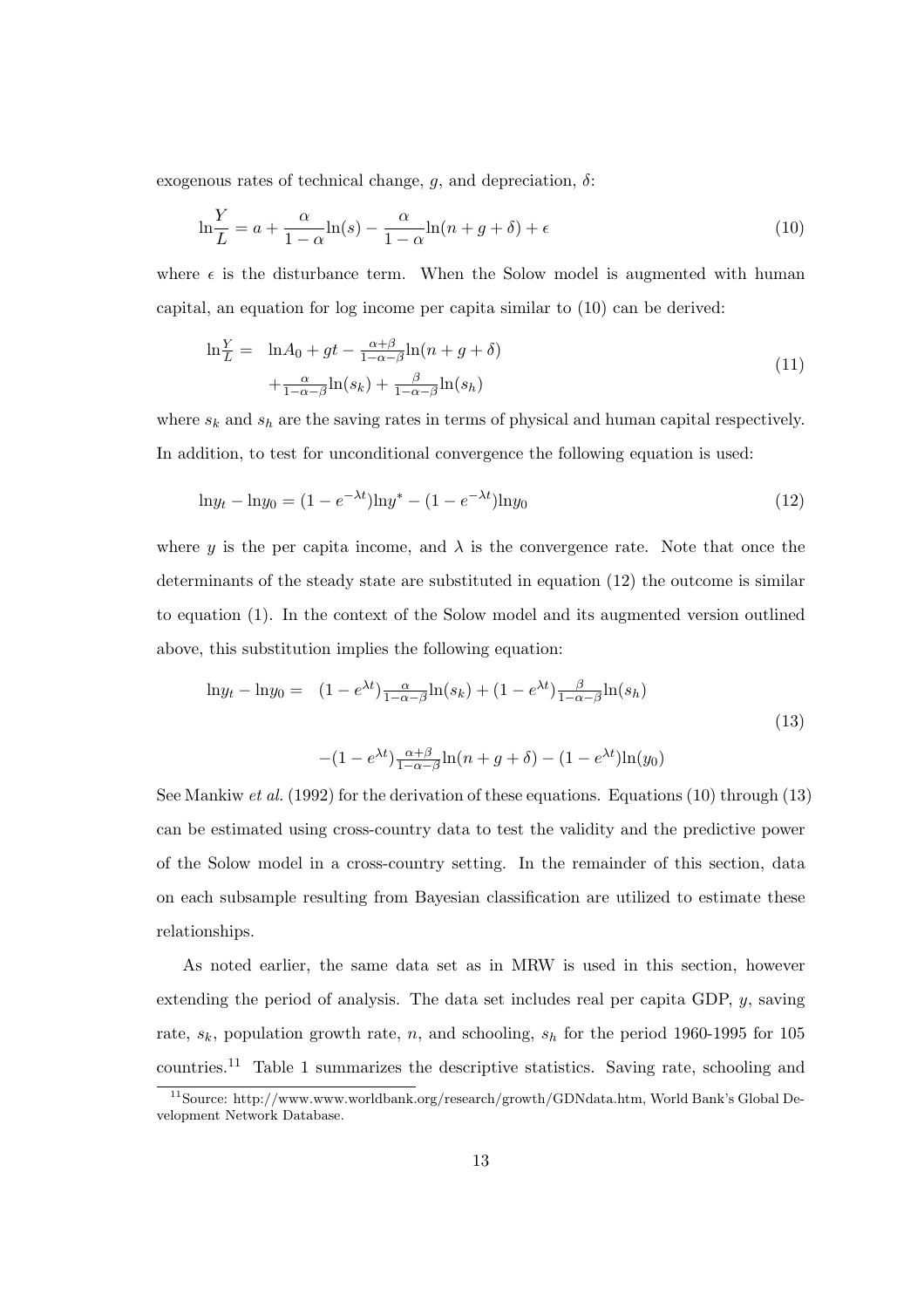population growth are in terms of the averages over the period of analysis. Schooling variable, education, is the gross secondary school enrollment ratio, i.e. it is the ratio of total enrollment in secondary school regardless of age to the population of the age group that officially corresponds to secondary school. Saving rate is defined as the ratio of investment to GDP.

Preliminary analysis of the data though the descriptive statistics implies that per capita real GDP increased in the 35-year period on average, and it is accompanied by an increase in the cross-section variation. The range of incomes also increased. There are large discrepancies between the maximum and minimum average schooling in the sample. Saving rate and population growth rate show a similar pattern, all supporting the existence of heterogeneity in the sample.

The results of the replication of the analysis of MRW with the extended data set are reported in the next subsection. Then, Bayesian classification is performed on this data set to obtain the clusters. Finally, regression analyses are performed for equations (10) through (13).

### 4.1 MRW Analysis - No Heterogeneity

Part of the analysis in MRW is replicated with the different data set described above. Tables 2, 3, and 4 below summarize the findings. As in MRW  $g + \delta$  is taken as 0.05.

Following the analysis of MRW the sample is divided into three subgroups: non-oil producers, intermediate, OECD countries. In oil-producing countries, a large part of the recorded GDP represents the extraction of oil and therefore leaving those countries out of the sample might yield more accurate results in terms of economic growth. The intermediate sample excludes those countries that are reported to have low-quality data, or population below 1 million, due to measurement error and the argument that the determination of income may be idiosyncratic. For OECD countries, the data is assumed to be of high-quality, and variation in omitted country-specific variables is expected to be small. The number of countries in the whole sample is 105 which includes 5 oil producers,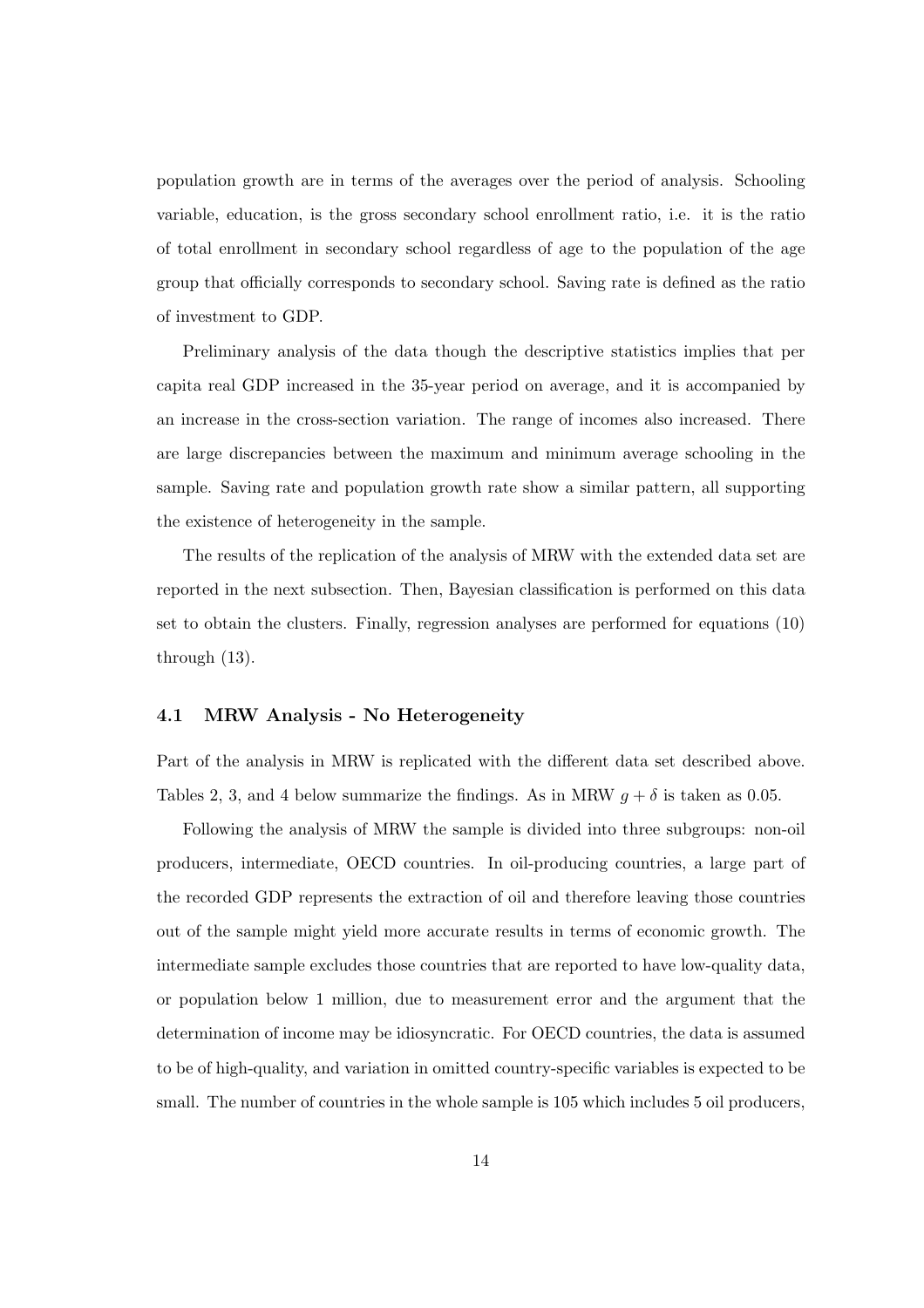18 OECD countries, and 34 countries that have low-quality data or population less than 1 million. This yields 100 observations for the non-oil producers subsample, 71 observations for the intermediate subsample, and 18 observations for the OECD subsample.

The Solow growth model predicts a positive relationship between income per capita and the saving rate in terms of both human and physical capital, and a negative relationship between income per capita and  $n+g+\delta$  in equations (10) and (11). The results support the findings of MRW for equation (10) as signs of the estimated coefficients are as expected, and highly significant for the non-oil and intermediate subsamples. For the OECD subsample, the estimated coefficient for the saving rate is not significant at any conventional level. These are summarized in Table 2.

The relationships implied by the Solow growth model break once the estimates of equation (11) are obtained. While the saving rate for physical capital negatively impacts income per capita for the non-oil and intermediate subsamples and statistically insignificant for the intermediate group, increases in population growth raise income per capita for these two groups. The estimated coefficients for population growth are insignificant at any conventional level for all groups.

Table 3 reports the estimation results for equation (12) and the implied rate of unconditional convergence in each subsample. The coefficient estimates are not statistically significant for the intermediate sample. The results indicate that in the non-oil and intermediate subsamples exhibit divergence (-0.4% and -1%, respectively) while the OECD countries converge at a rate of 1.3% unconditionally. These convergence coefficients are statistically significant for the non-oil and OECD samples.

Equation (13) is estimated twice, with and without saving rate in terms of human capital. Table 4 summarizes the results, as well as the implied rates of conditional convergence. The signs of the coefficient estimates in both cases are as expected. The results for the regression without human capital show that the saving rate is statistically significant for all three subsamples, while population growth is not significant for OECD countries, and initial income is not significant for non-oil and intermediate samples. The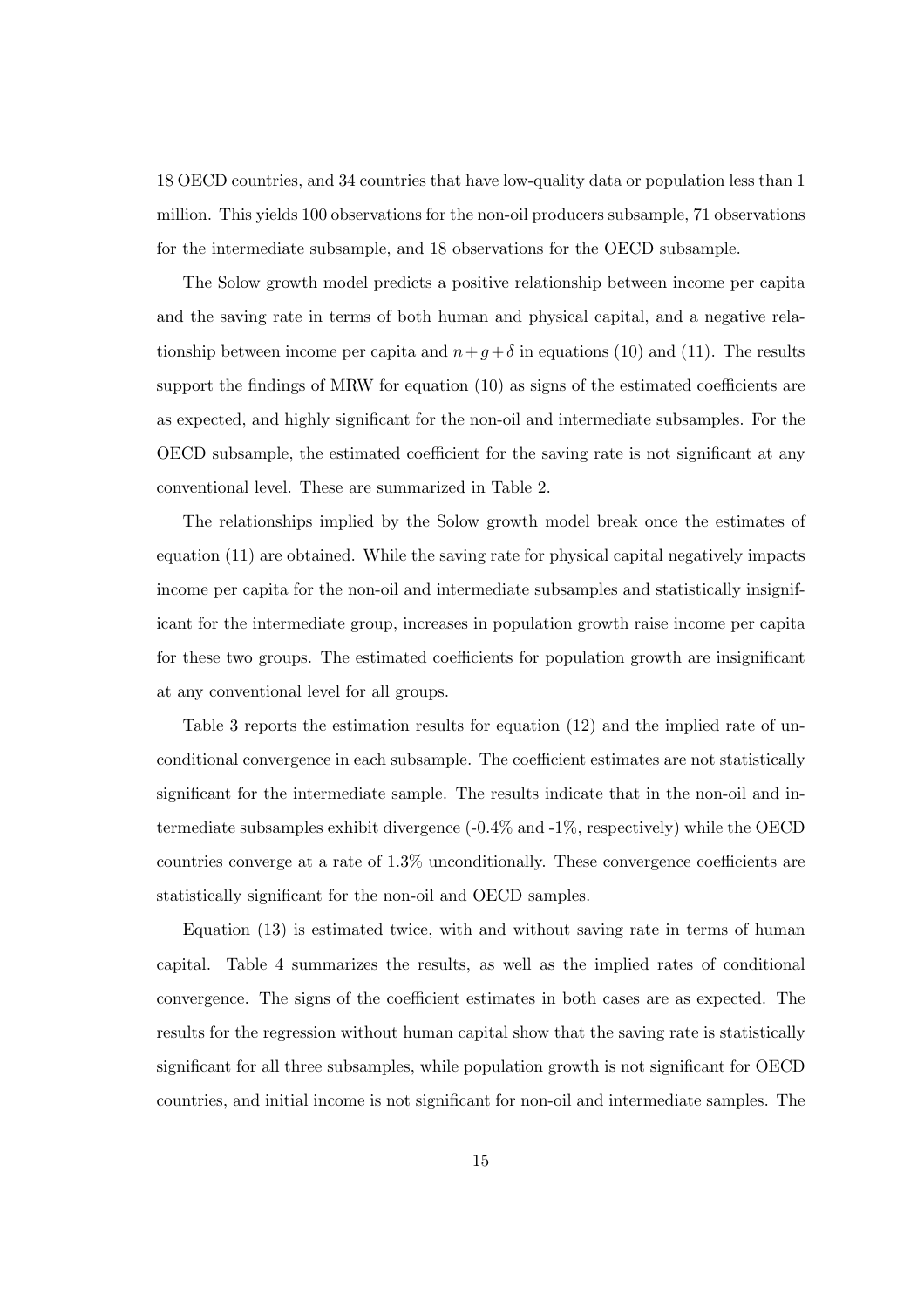rate of conditional convergence is 0.1%, 0.4%, and 1.1% for the non-oil, intermediate, and OECD subsamples respectively, however it is insignificant statistically for the non-oil producers sample.

The inclusion of human capital in terms of schooling increases the adjusted  $R^2$  for all samples. Estimated coefficients for population growth are statistically insignificant for all samples although the signs are as the Solow model predicts. Schooling is insignificant for OECD countries. The estimated rates of conditional convergence are higher for this regression: 0.7%, 1%, and 1.7% respectively for the non-oil, intermediate, and OECD subsamples, and all are statistically significant.

These results imply that when the period of analysis is extended from 1960-85 to 1960-95, the sharp outcomes supportive of the Solow model in the cross-country setting deteriorate.

#### 4.2 Classification Analysis

The results of Bayesian classification are summarized in Tables 5, 6 and 7. The classification with the highest probability groups the data into four clusters. Class 1 has 24 members, Class 2 has 22, Class 3 has 43, and Class 4 has 16 members. Table 5 lists the log posterior probabilities of possible classification models. These probabilities can be used to calculate relative probability of two alternative models by taking the exponential of the difference between the log posterior probabilities of the two models, i.e. the result will yield  $P(\mathcal{M}_1|y)/P(\mathcal{M}_2|y)$  which gives the number of times  $\mathcal{M}_1$  is more likely than  $M_2$ .

Table 6 lists the countries in each class. For the majority of the countries, the probability of being a member of the classes shown is larger than 0.8. The countries with membership probability less than 0.8 are as follows: Belize is in Class 3 with probability 0.79, in Class 2 with probability 0.21; Mexico is in Class 3 with probability 0.63, in Class 2 with probability 0.37; Chile is in Class 2 with probability 0.57, in Class 3 with probability 0.4; Tunisia is in Class 2 with probability 0.57, in Class 3 with probability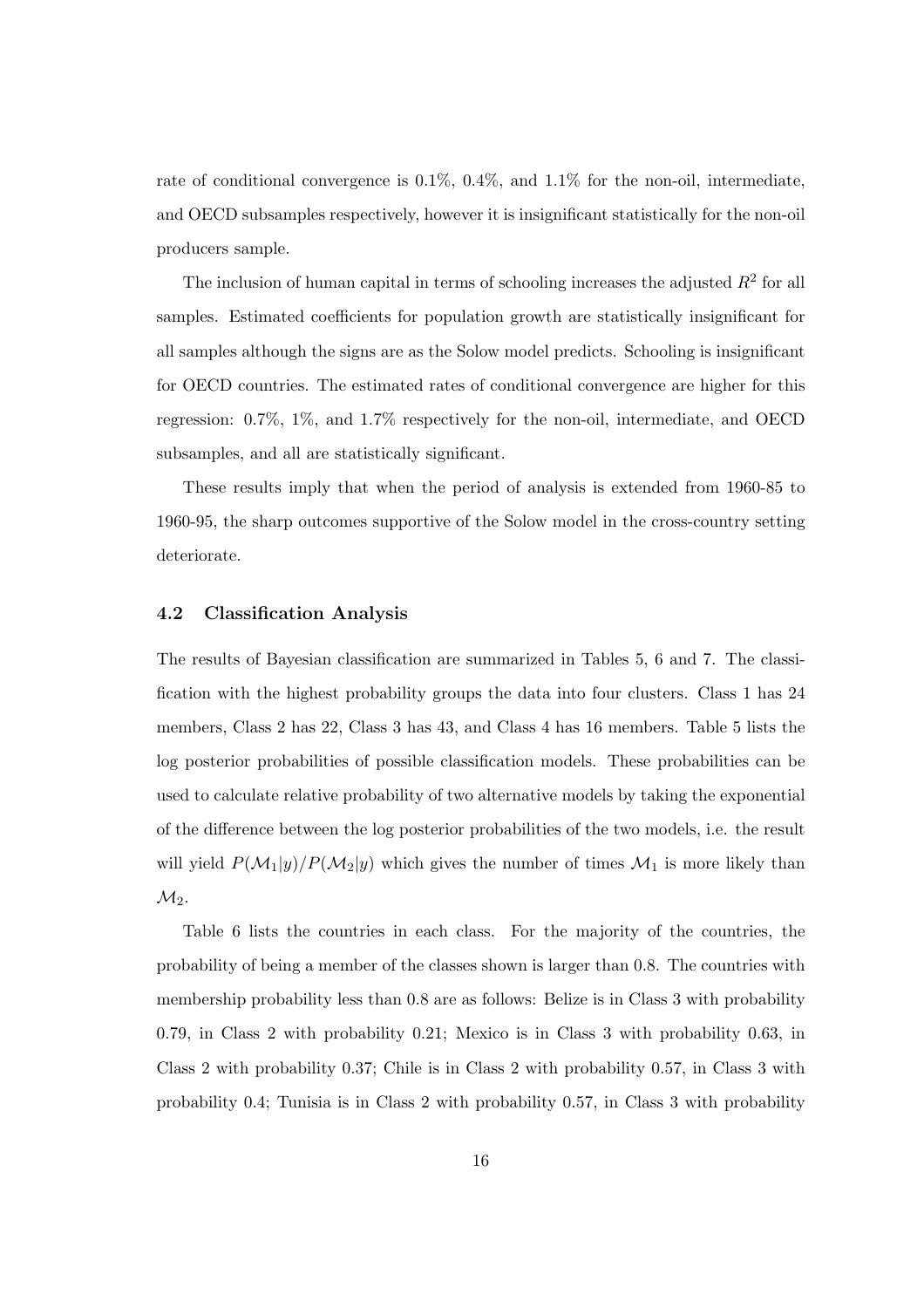0.43; and Zambia is in Class 4 with probability 0.75, in Class 3 with probability 0.24. In Table 6 the countries are listed under the groups for which their membership probability is the highest.

Table 7 summarizes the descriptive statistics for each class. Class 1 has the highest average values for real GDP per capita in 1960 and in 1995, as well as schooling, and the lowest for population growth, and the second highest saving rate, after class 2. Class 4 has the lowest real GDP per capita both in 1960 and in 1995, as well as the saving rate in terms of both physical and human capital on average. The highest population growth on average is in Class 3.

There is a large discrepancy among the classes in terms of average per capita income in both 1960 and 1995. Income per capita increased during the period on average for Classes 1, 2 and 3, however it decreased for Class 4 in real terms. We also observe an increase in the cross-section variation of income per capita within groups. On the other hand, the average group saving rates do not show as large a discrepancy as does average per capita incomes. Secondary school enrollment differs widely on average across groups. Population growth in average is low for those classes with high average per capita income. In Class 2, Saudi Arabia has a very high population growth rate relative to the rest of the group, once it is excluded, the average growth rate of population drops to 3.11%.

### 4.3 Empirical Solow Model Within Groups

The classification summarized in Tables 6 and 7 displays the aspects of heterogeneity in the data. Rather than dividing the sample according to non-oil producers, intermediate group, and OECD countries as in MRW, the subsamples are formed according to the statistical distribution each country belongs to. This partitioning of the data set is based on the idea that the data is sampled from a heterogeneous population, and enables us to form systematic groupings accordingly. Within each subsample, countries have the same growth process, and thus, a separate regression analysis is performed on each subsample. Equations (10) through (13) are estimated for each subsample. The results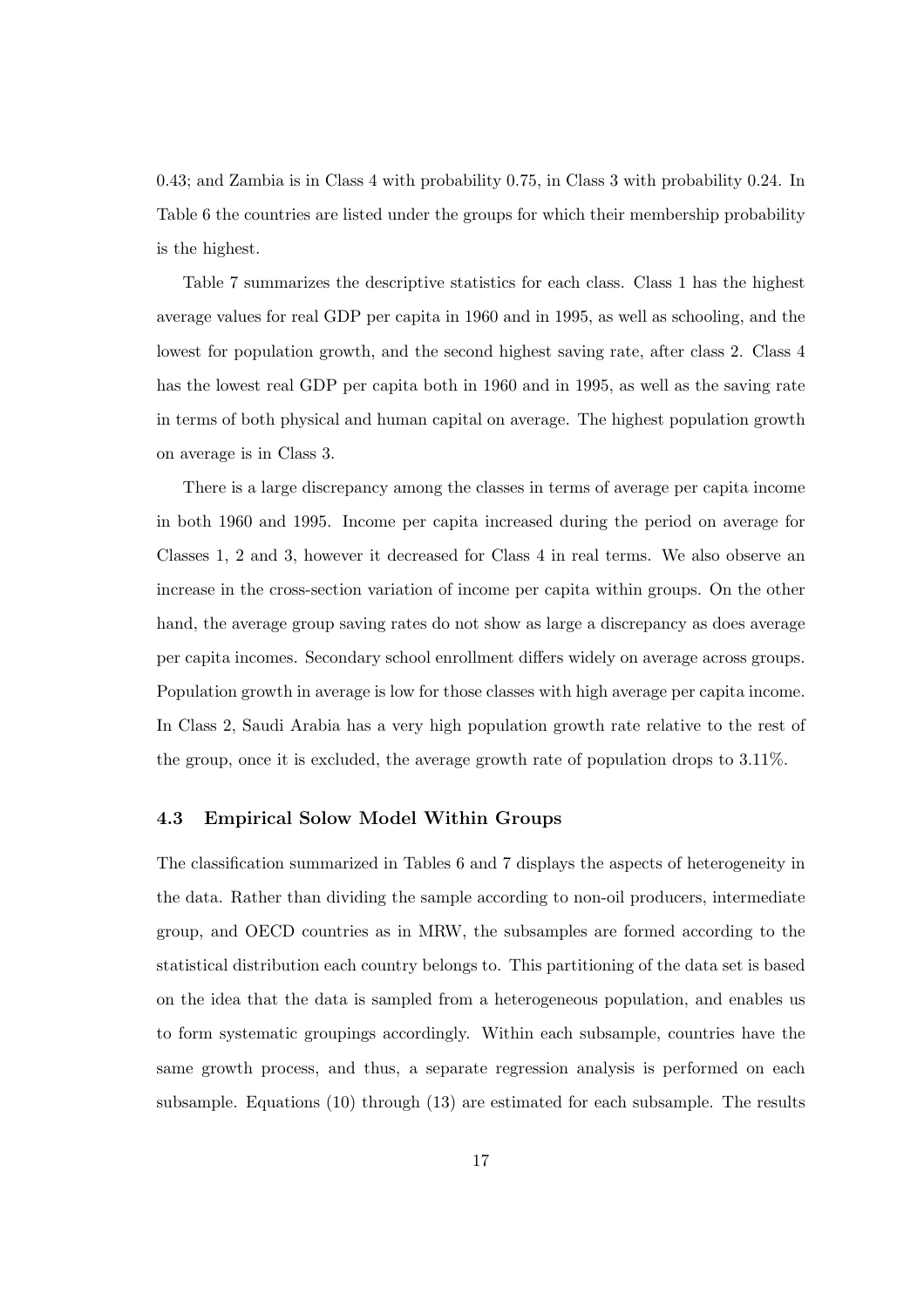are summarized below.

Table 8 reports the estimation results for equations (10) and (11). Note that the signs of the estimated coefficients do not turn out to be what the Solow model predicts once heterogeneity in the sample is accounted for. The estimates of equation (10) show a positive relationship between per capita income and population growth rate for Classes 1 and 2, and a negative relationship between the saving rate and per capita income for Class 2, though these estimates are not significant at conventional levels. Further, the estimated coefficients of saving rate for Class 1 and population growth for Class 4 are insignificant as well.

Once human capital is taken into account, population growth and per capita income is estimated to have a positive relationship for all of the subsamples as well as the whole sample. Note, however, that most of these estimates are not significant. Furthermore, there is a negative relationship between the saving rate and per capita income, this time for Classes 3 and 4. In fact, this is not inconsistent with the descriptive statistics in Table 7. It has been noted above that although there is a large discrepancy among the groups in terms of average income per capita, the saving rates do not seem to differ as much on average. This might suggest that the saving rates do not matter for income per capita in poorer countries. The coefficient estimates for schooling, on the other hand, have the expected signs. Classes 1 and 2, those that have the highest education levels on average, also have significant and positive estimates for schooling. The implication of these results is that the relationships predicted by the Solow model do not hold once the data set is partitioned into subsamples, each of which is generated by a different process.

Table 9 reports the estimation results for equations (12) and (13). The results indicate unconditional convergence for Class 1, Class 2, and Class 4 at 1.8%, 2%, and 1% respectively. Class 3, the largest, show divergence at a rate of -0.2% while there is divergence in the whole sample of -0.4%. Note however that these results are not significant for Class 3 and Class 4. Thus, there is not much evidence of unconditional convergence except for the groups that are toward the high-end of the distribution.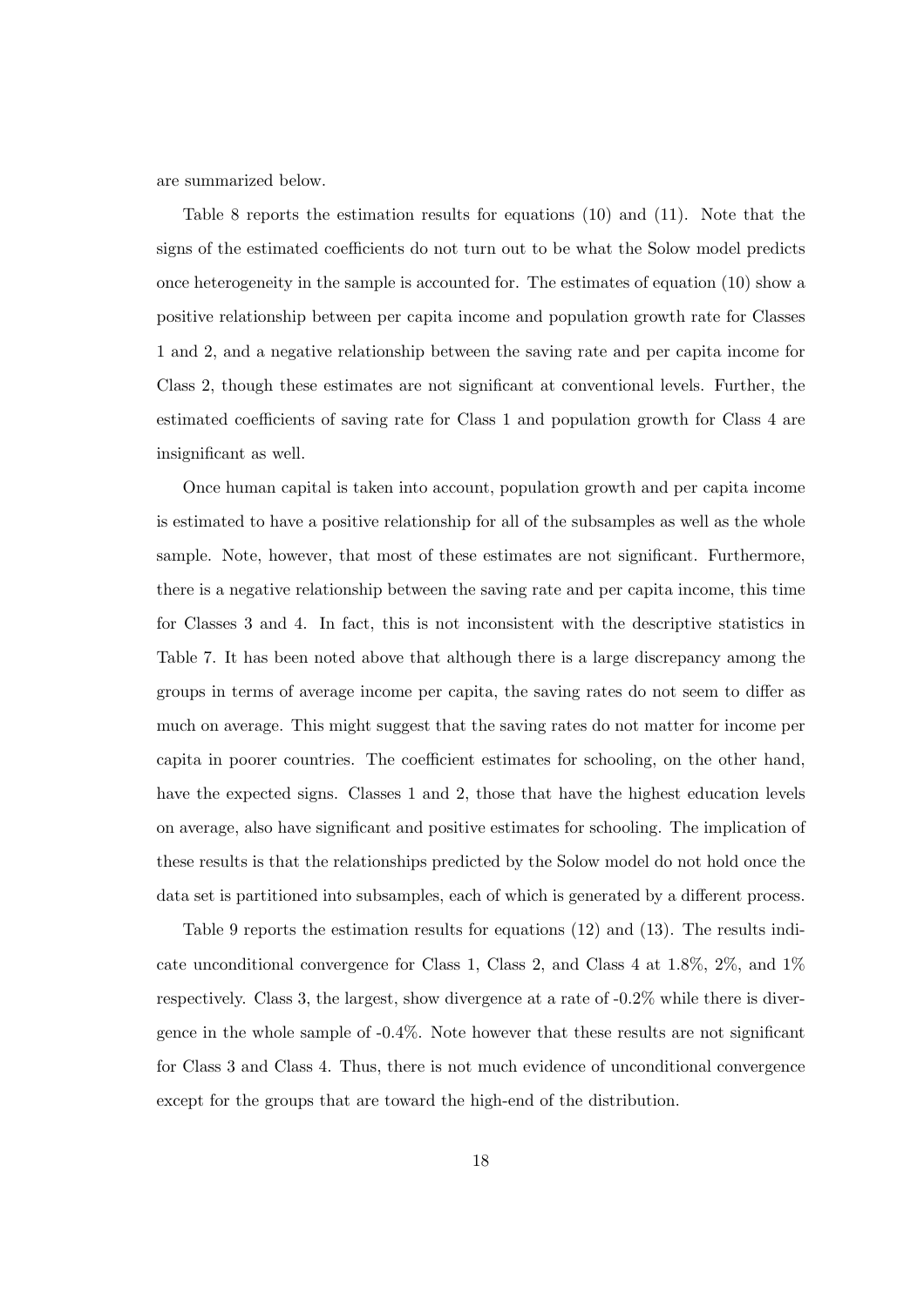Equation (13) is estimated twice, once without schooling, and once with schooling. There is evidence of convergence for all subsamples as well as the whole sample in the first case, though it is not significant. The rates of convergence are 1%, 0.9%, 0.4%, 1%, and  $0.1\%$  for Class 1, 2, 3, 4, and the whole sample respectively. There is insignificant evidence within-cluster convergence for Classes 2, 3, and 4, but significant for Class 1. Note, however, that in addition to the initial income per capita, for Class 2, the sign of the saving rate is also the opposite of what the Solow model predicts. Further, population growth is insignificant for Classes 1 and 4.

When schooling is included, again positive convergence within clusters and for the whole sample is found. The rates are  $1.9\%, 1.1\%, 0.4\%, 0.1\%$  and  $0.7\%$  for Class 1, 2, 3, 4, and the whole sample respectively. These coefficients are again insignificant for Classes 2, 3, and 4. Contrary to the predictions of the Solow model, the regression outcomes imply a positive relation between population growth and growth of per capita income for Classes 1 and 2, and a negative relation between schooling and growth of per capita income for Class 4. Schooling is statistically insignificant in Class 3.

The results of this section indicate that once the heterogeneity in the sample is accounted for according to the underlying statistical distributions, the regression outcomes differ from what the Solow model predicts in terms of the signs of some of the estimated coefficients. In addition, it is possible to find divergence within some groups unconditionally. Estimated conditional convergence coefficients are larger and the results are more supportive of the Solow model when the partitioning is ad hoc.

# 5 Conclusion

The purpose of this study is to reconsider the empirical growth models by exploring the patterns of heterogeneity in the data set that would lead to the use of different regression models in different subsamples. The paper proposes the use of Bayesian classification to systematically reveal the patterns of heterogeneity in the data. The second step, then, is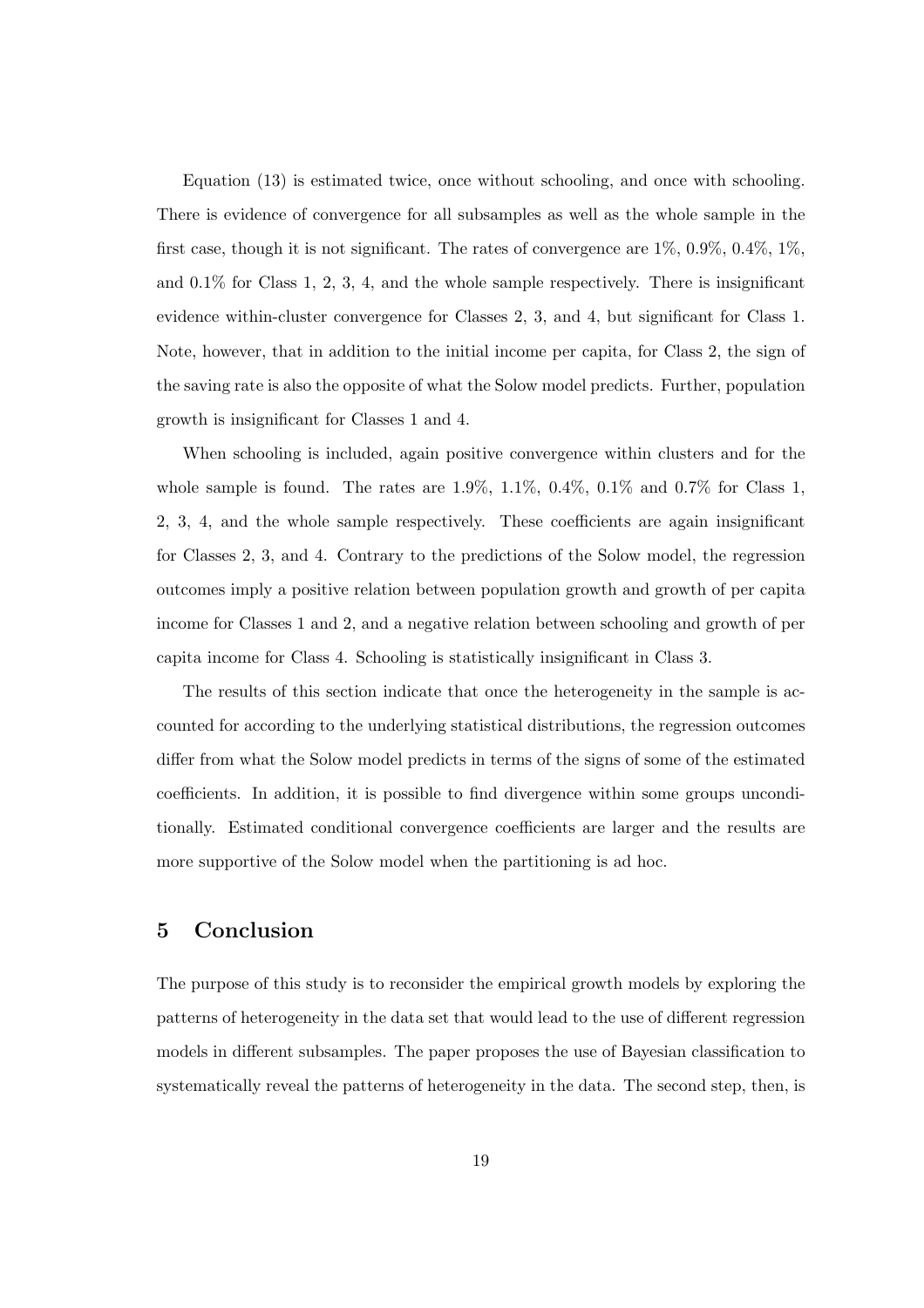to use this information on heterogeneity in the cross-country growth regressions and in the tests of convergence hypothesis by performing a separate analysis for each subsample.

The data set used to illustrate the methodology includes the standard Solow growth model variables, which are also used by Mankiw *et al.* (1992). The results of the analysis indicate that once the heterogeneity in the sample is accounted for according to the underlying statistical distributions, the regression outcomes differ from what the Solow model predicts in terms of the signs of some of the estimated coefficients.

The important point to note is that this method does not explain the underlying reasons for the differences between the groups. It is based on the idea that the data comes from different statistical distributions, however it cannot characterize the determinants of the differences. In addition, the analyses indicate that although countries in the same group experience the same growth process, there is no significant evidence supporting within group convergence in income levels, except perhaps for the group that includes all the advanced economies. The reasons for these two issues are beyond the scope of this paper, and are left as future research questions to be explored.

The findings imply that it would be misleading to run cross-country growth regressions on the whole sample without taking the subsample differences into account. In addition, once the underlying factors of the differences across groups are identified, more accurate policy prescriptions can be made to improve the conditions and to enhance growth in the less developed countries so that they catch up with the rich.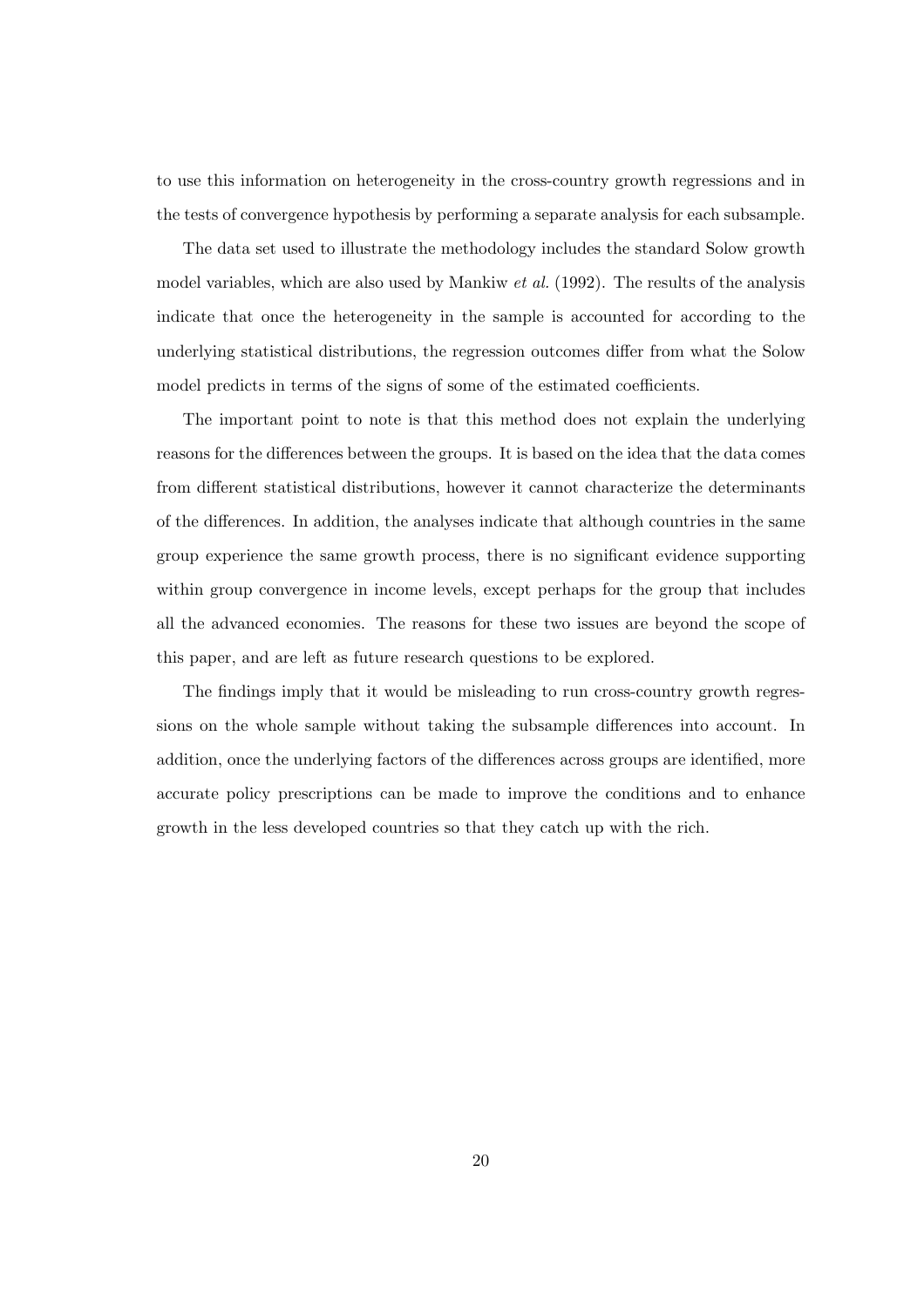### References

- Ardıç, O. P. (2004). The dynamics of the distribution of standard of living across countries. Mimeo, Boğaziçi University, Department of Economics.
- Barro, R. (1991). Economic growth in a cross-section of countries. Quarterly Journal of Economics, 106, 407–443.
- Barro, R. (1996). Democracy and growth. Journal of Economic Growth, 1, 1–27.
- Barro, R. and Lee, J. (1993). International comparisons of educational attainment. Journal of Monetary Economics, 32, 363–394.
- Barro, R. and Sala-i Martin, X. (1995). Economic Growth. McGraw-Hill.
- Bernard, A. and Durlauf, S. (1996). Interpreting the tests of the convergence hypothesis. Journal of Econometrics, 71, 161–172.
- Brock, W. and Durlauf, S. (2001). Growth empirics and reality. The World Bank Economic Review, 15, 229–272.
- Canova, F. (1999). Testing for convergence clubs in income per capita: A predictive density approach. Mimeo, University of Pompeu Fabra.
- Dillon, W. R. and Goldstein, M. (1984). Multivariate Analysis. Wiley Series in Probability and Mathematical Statistics, John Wiley & Sons, Inc.
- Durlauf, S. (2000). Econometric analysis and the study of economic growth: A skeptical perspective. Macroeconomics and the Real World, edited by R. Backhouse and A. Salanti. Oxford: Oxford University Press.
- Durlauf, S. and Johnson, P. (1995). Multiple regimes and cross-country growth behavior. Journal of Applied Econometrics, 10, 365–384.
- Durlauf, S. and Quah, D. (1999). The new empirics of economic growth. *Handbook of* Macroeconomics, North-Holland.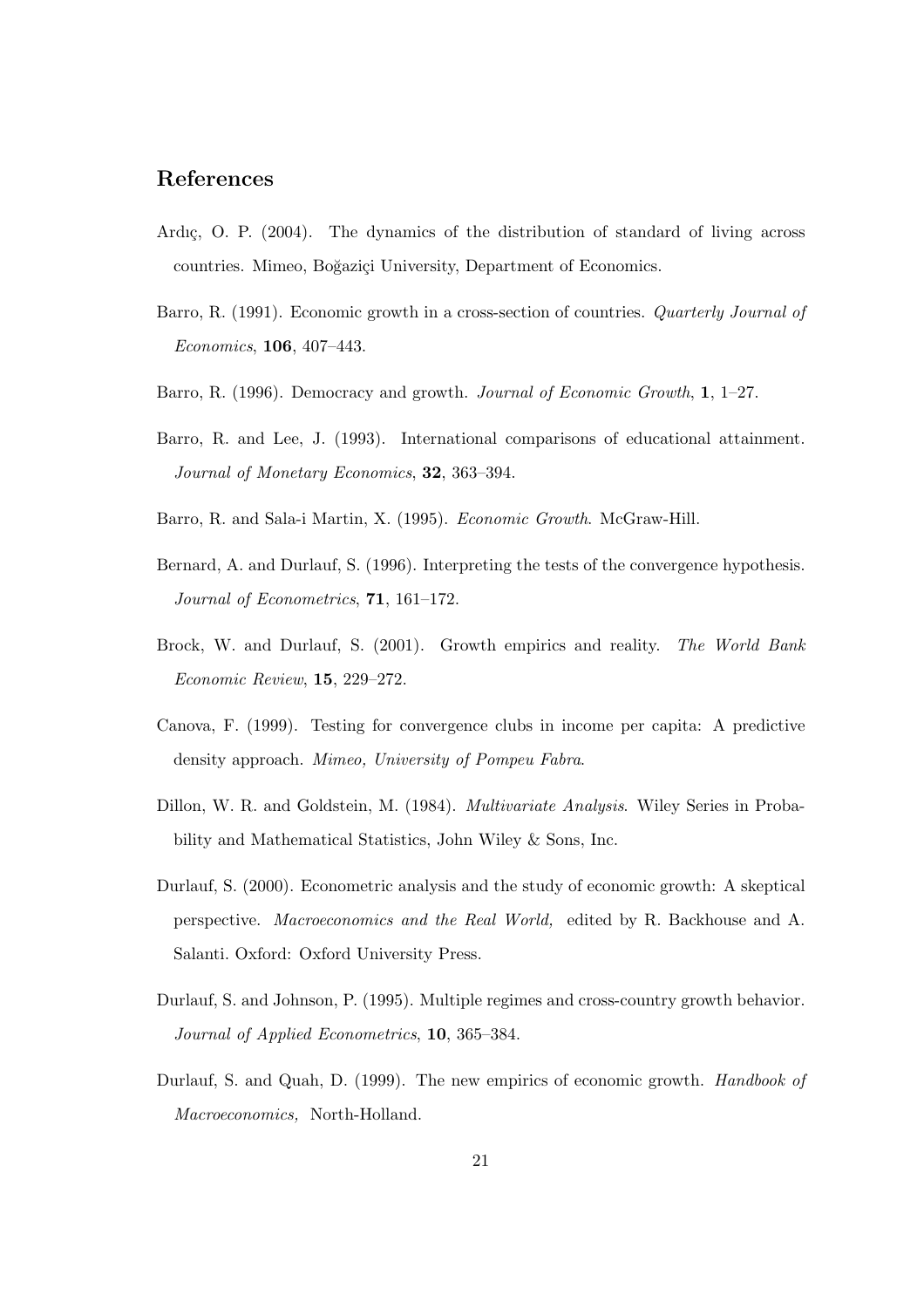- Durlauf, S., Kourtelos, A., and Minkin, A. (2001). The local Solow growth model. European Economic Review, 45, 928–940.
- Hanson, R., Stutz, J., and Cheeseman, P. (1991). Bayesian classification theory. Technical Report FIA-90-12-7-01, NASA Ames Research Center.
- Hobijn, B. and Franses, P. H. (2001). Are living standards converging? Structural Change and Economic Dynamics, 12, 171–200.
- Kourtellos, A. (2001). A projection pursuit approach to cross country growth data. Mimeo, University of Wisconsin-Madison, Department of Economics.
- Levine, R. and Renelt, D. (1992). A sensitivity analysis of cross-country growth regressions. American Economic Review, 82, 942–963.
- Mankiw, G., Romer, D., and Weil, D. (1992). A contribution to the empirics of economic growth. Quarterly Journal of Economics, 107, 407–437.
- Mauro, P. (1995). Corruption and growth. *Quarterly Journal of Economics*, **110**, 681– 713.
- Quah, D. (1993). Galton's Fallacy and the tests of the convergence hypothesis. Scandinavian Journal of Economics, 94, 427–443.
- Quah, D. (1996a). Convergence empirics across economies wit (some) capital mobility. Journal of Economic Growth, 1, 95–124.
- Quah, D. (1996b). Empirics for economic growth and convergence. European Economic Review, 40, 1353–1375.
- Quah, D. (1997). Empirics for growth and distribution: Stratification, polarization, and convergence clubs. Journal Economic Growth, 2, 27–59.
- Solow, R. (1956). A contribution to the theory of economic growth. Quarterly Journal of Economics, 70, 65–94.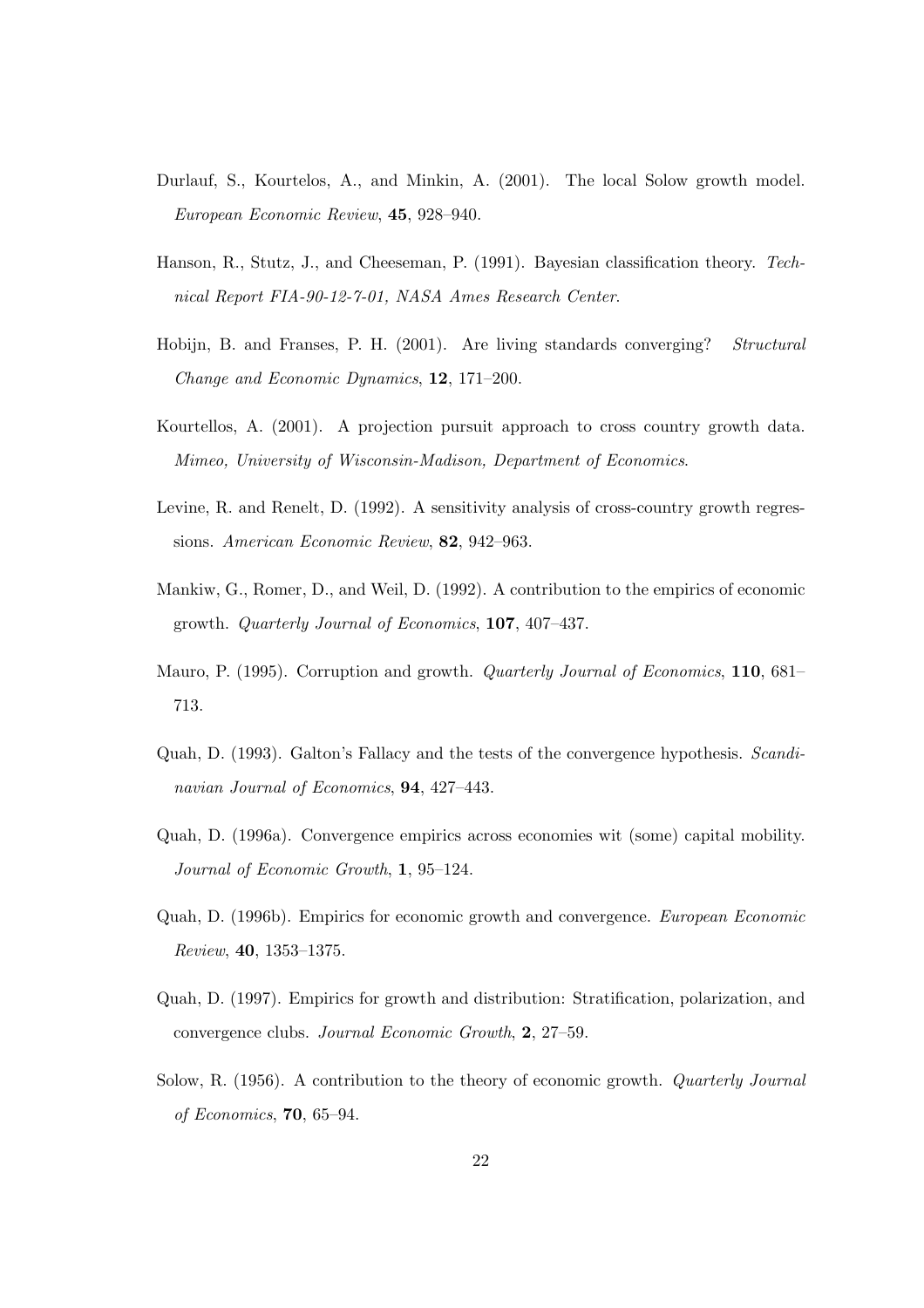- Stutz, J. and Cheeseman, P. (1996). Autoclass a Bayesian approach to classification. Maximum Entropy and Bayesian Methods edited by J. Skilling and S. Sibisi, Kluwer Academic Publishers.
- Sala-i Martin, X. (1997). I just ran two million regressions. American Economic Review, Papers and Proceedings, 87, 178–183.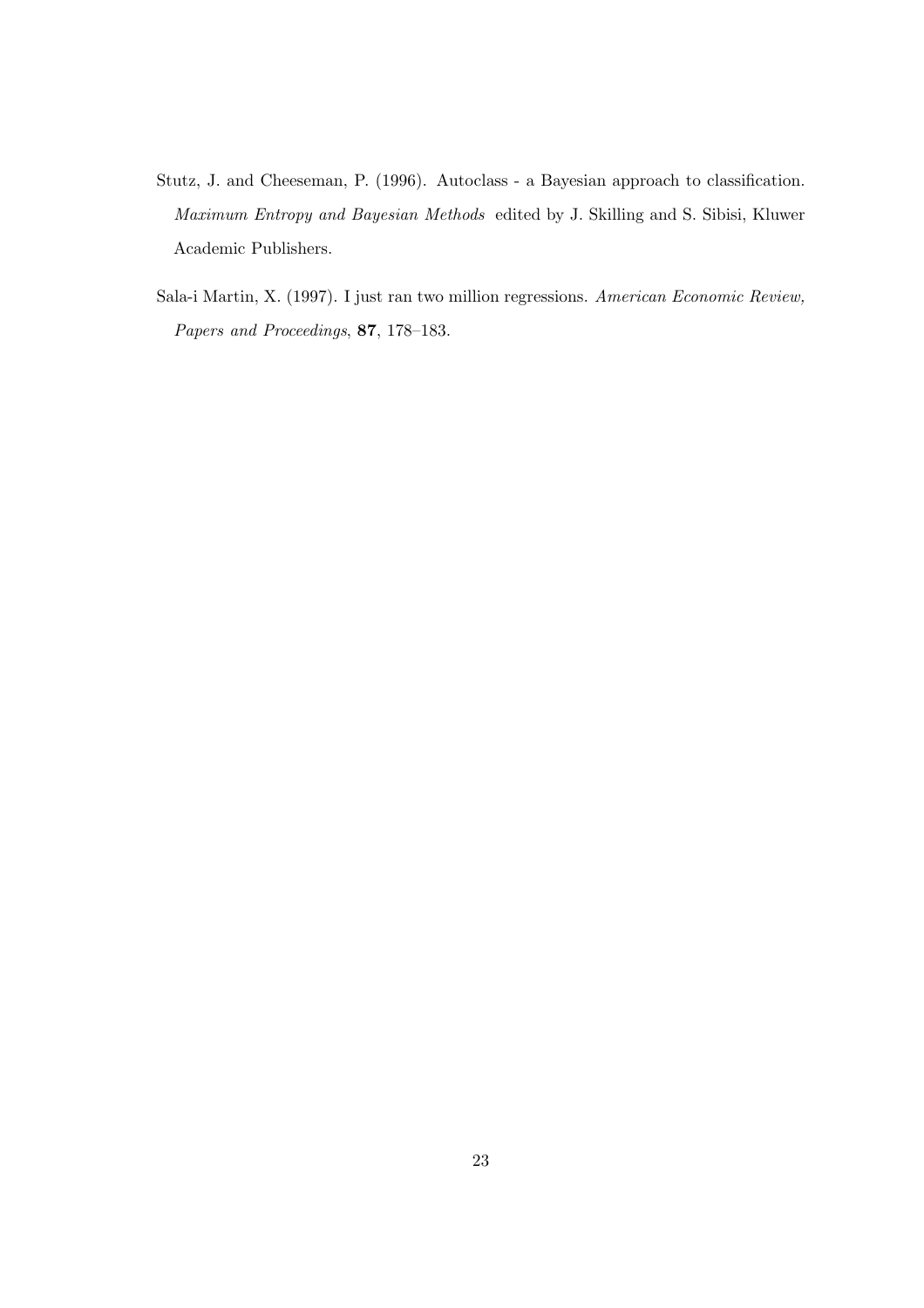|              | <b><i>y</i></b> 1960 | <i>y</i> <sub>1995</sub> | '%)<br>$s_h$ | $(\%)$<br>$s_k$ | '%<br>$\, n$ |
|--------------|----------------------|--------------------------|--------------|-----------------|--------------|
| Mean         | 2,251                | 5,038                    | 45.78        | 21.32           | 3.37         |
| Std.Dev.     | 2,154                | 5,194                    | 29.32        | 5.81            | 0.05         |
| Minimum      | 257                  | 225                      | 3.69         | 7.45            | 0.07         |
| Maximum      | 9,895                | 18,975                   | 104.44       | 37.33           | 10.45        |
| Range        | 9,638                | 18,750                   | 100.75       | 29.88           | 10.38        |
| $\#$ of Obs. | 105                  |                          |              |                 |              |

Table 1: Desctiptive Statistics.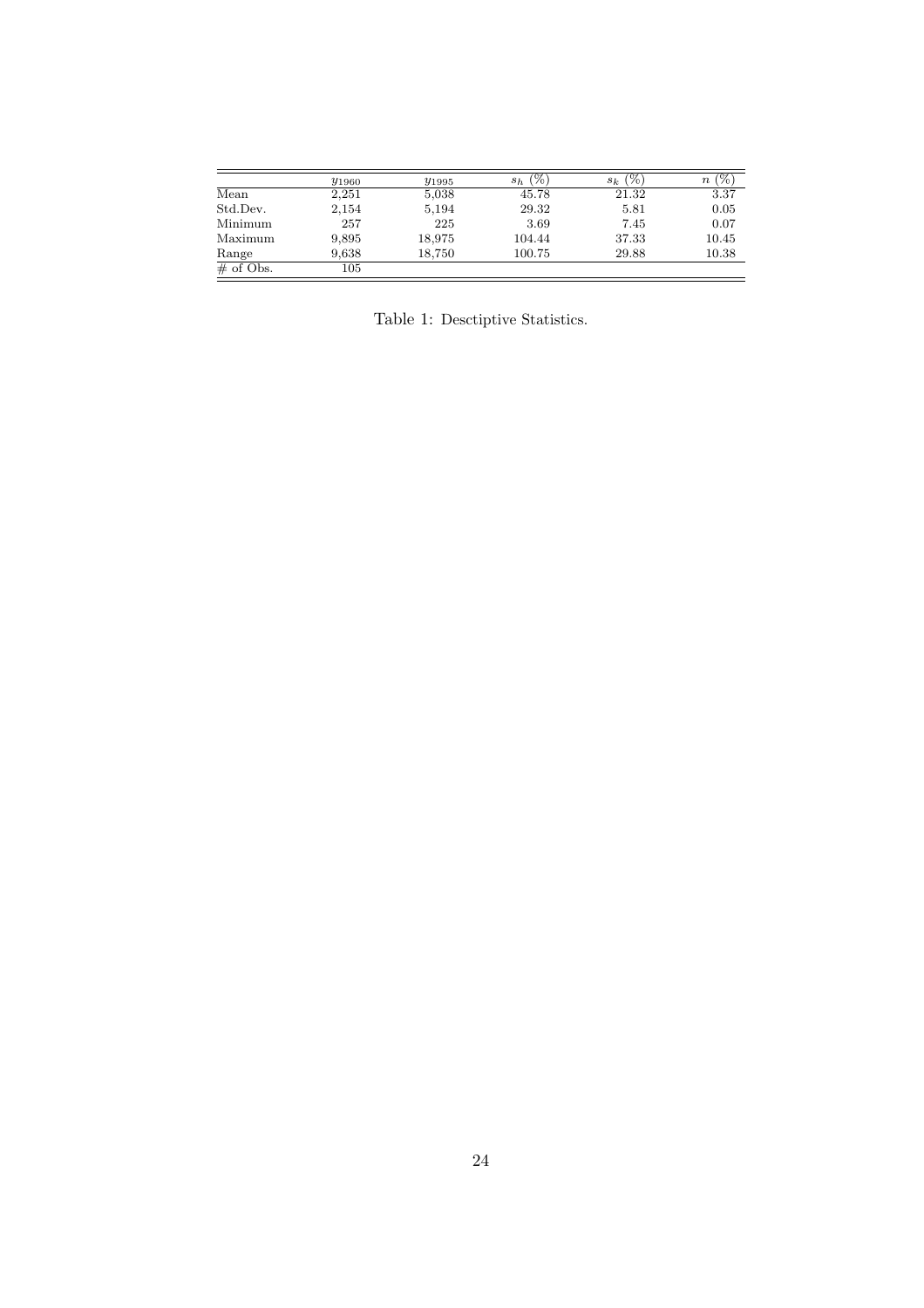| Dependent Variable: log GDP/capita in 1995 |          |              |          |  |  |
|--------------------------------------------|----------|--------------|----------|--|--|
| Sample                                     | Non-Oil  | Intermediate | OECD     |  |  |
| $\#$ of Obs.                               | 100      | 71           | 18       |  |  |
| Constant                                   | 3.984    | 3.848        | 5.900    |  |  |
|                                            | (1.182)  | (1.270)      | (2.186)  |  |  |
| ln(I/GDP)                                  | 1.652    | 1.529        | 0.101    |  |  |
|                                            | (0.286)  | (0.379)      | (0.537)  |  |  |
| $\ln(n+q+\delta)$                          | $-2.609$ | $-2.648$     | $-1.315$ |  |  |
|                                            | (0.379)  | (0.388)      | (0.689)  |  |  |
| $\overline{R}^2$                           | 0.537    | 0.534        | 0.097    |  |  |
|                                            |          |              |          |  |  |
| Sample                                     | Non-Oil  | Intermediate | OECD     |  |  |
| $\#$ of Obs.                               | 100      | 71           | 18       |  |  |
| Constant                                   | 6.846    | 8.408        | 11.037   |  |  |
|                                            | (0.910)  | (1.089)      | (1.760)  |  |  |
| ln(I/GDP)                                  | $-1.016$ | $-0.418$     | 0.558    |  |  |
|                                            | (0.323)  | (0.400)      | (0.588)  |  |  |
| $\ln(n+q+\delta)$                          | 0.302    | 0.134        | $-0.143$ |  |  |
|                                            | (0.253)  | (0.327)      | (0.346)  |  |  |
| ln(school)                                 | 0.940    | 1.249        | 1.599    |  |  |
|                                            | (0.100)  | (0.159)      | (0.334)  |  |  |
| $\overline{R}^2$                           | 0.756    | 0.756        | 0.633    |  |  |

Table 2: The OLS estimates of equations (10) and (11) Note: Standard errors are in parantheses.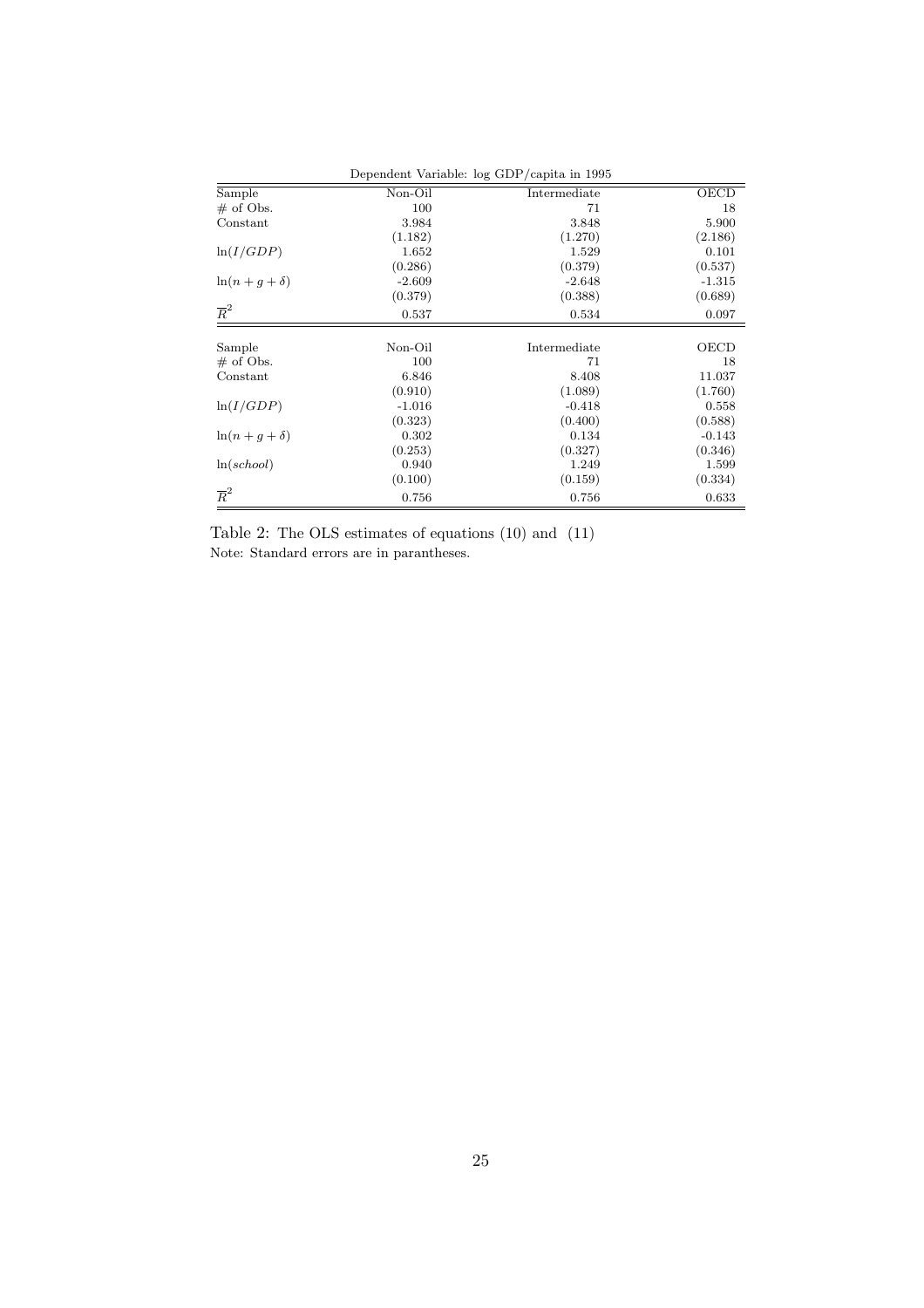| Unconditional Convergence |          |              |          |
|---------------------------|----------|--------------|----------|
|                           |          |              |          |
| Sample                    | Non-Oil  | Intermediate | OECD     |
| $#$ of Obs.               | 100      | 71           | 18       |
| Constant                  | $-0.653$ | 0.397        | 4.029    |
|                           | (0.505)  | (0.597)      | (0.882)  |
| ln(y60)                   | 0.169    | 0.042        | $-0.365$ |
|                           | (0.068)  | (0.079)      | (0.103)  |
| $\overline{R}^2$          | 0.049    | $-0.010$     | 0.404    |
| Implied $\lambda$         | $-0.004$ | $-0.001$     | 0.013    |
|                           | (0.002)  | (0.002)      | (0.005)  |

Dependent Variable: log difference of GDP/capita 1960-95

Table 3: The OLS estimates of equation (12) Note: Standard errors are in parantheses.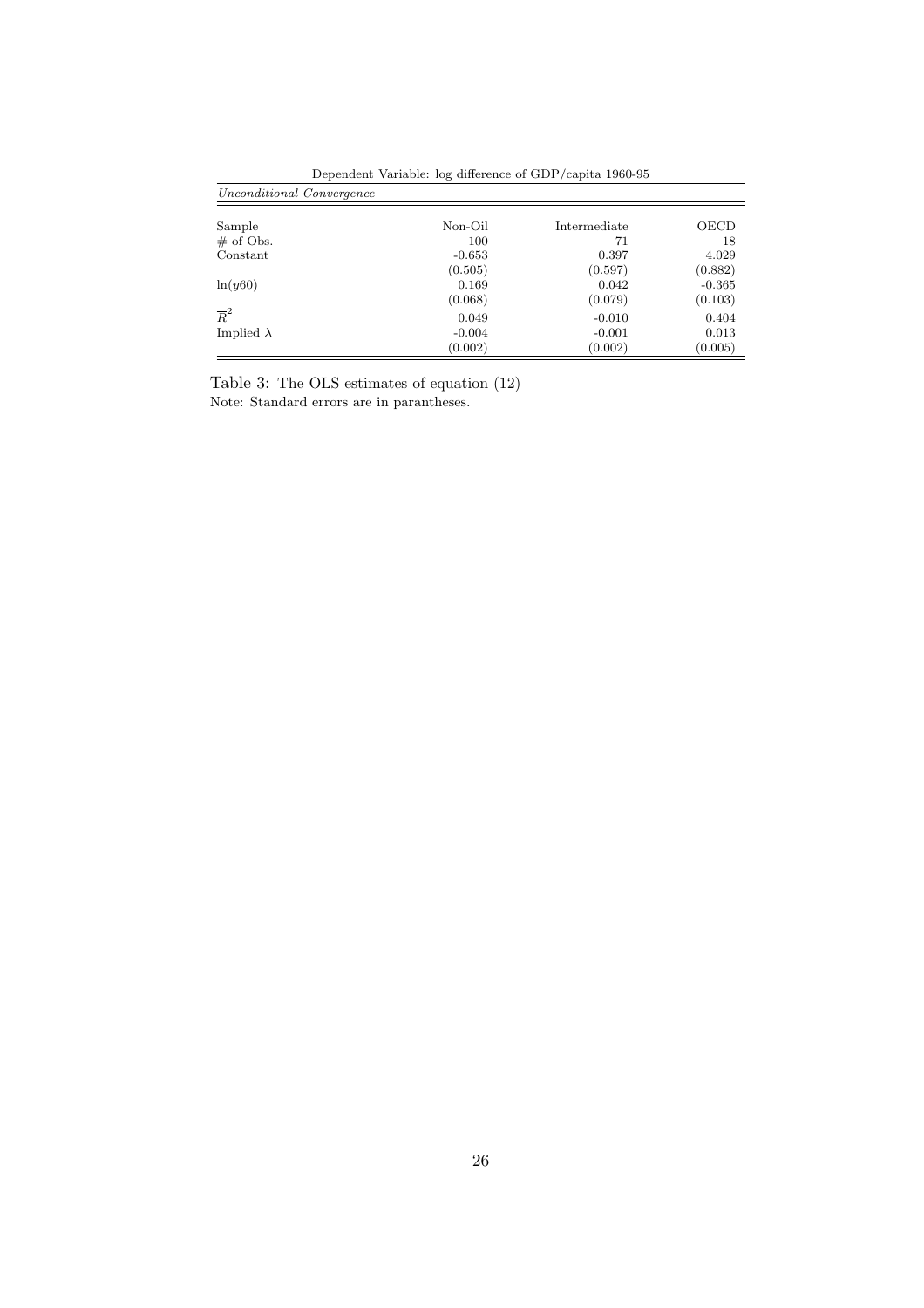| Conditional Convergence |          |              |             |
|-------------------------|----------|--------------|-------------|
| Sample                  | Non-Oil  | Intermediate | OECD        |
| $\#$ of Obs.            | 100      | 71           | 18          |
| Constant                | 1.639    | 2.372        | 3.278       |
|                         | (0.655)  | (0.721)      | (0.963)     |
| ln(I/GDP)               | 1.332    | 1.542        | 0.803       |
|                         | (0.155)  | (0.212)      | (0.239)     |
| $\ln(n+q+\delta)$       | $-0.548$ | $-0.672$     | $-0.551$    |
|                         | (0.244)  | (0.271)      | (0.301)     |
| ln(y60)                 | $-0.042$ | $-0.131$     | $-0.319$    |
|                         | (0.062)  | (0.071)      | (0.080)     |
| $\overline{R}^2$        | 0.495    | 0.489        | 0.702       |
| Implied $\lambda$       | 0.001    | 0.004        | 0.011       |
|                         | (0.002)  | (0.002)      | (0.003)     |
| Sample                  | Non-Oil  | Intermediate | <b>OECD</b> |
| $#$ of Obs.             | 100      | 71           | 18          |
| Constant                | 3.152    | 4.238        | 5.167       |
|                         | (0.728)  | (0.973)      | (1.689)     |
| ln(I/GDP)               | 0.895    | 1.057        | 0.609       |
|                         | (0.185)  | (0.270)      | (0.273)     |
| ln(school)              | 0.348    | 0.432        | 0.441       |
|                         | (0.091)  | (0.159)      | (0.328)     |
| $\ln(n+q+\delta)$       | $-0.359$ | $-0.287$     | $-0.173$    |
|                         | (0.233)  | (0.395)      | (0.406)     |
| ln(y60)                 | $-0.228$ | $-0.301$     | $-0.442$    |
|                         | (0.076)  | (0.092)      | (0.120)     |
| $\overline{R}^2$        | 0.558    | 0.533        | 0.718       |
| Implied $\lambda$       | 0.007    | 0.010        | 0.017       |
|                         | (0.003)  | (0.004)      | (0.006)     |

Dependent Variable: log difference of GDP/capita 1960-95

Table 4: The OLS estimates of equation (13) Note: Standard errors are in parantheses.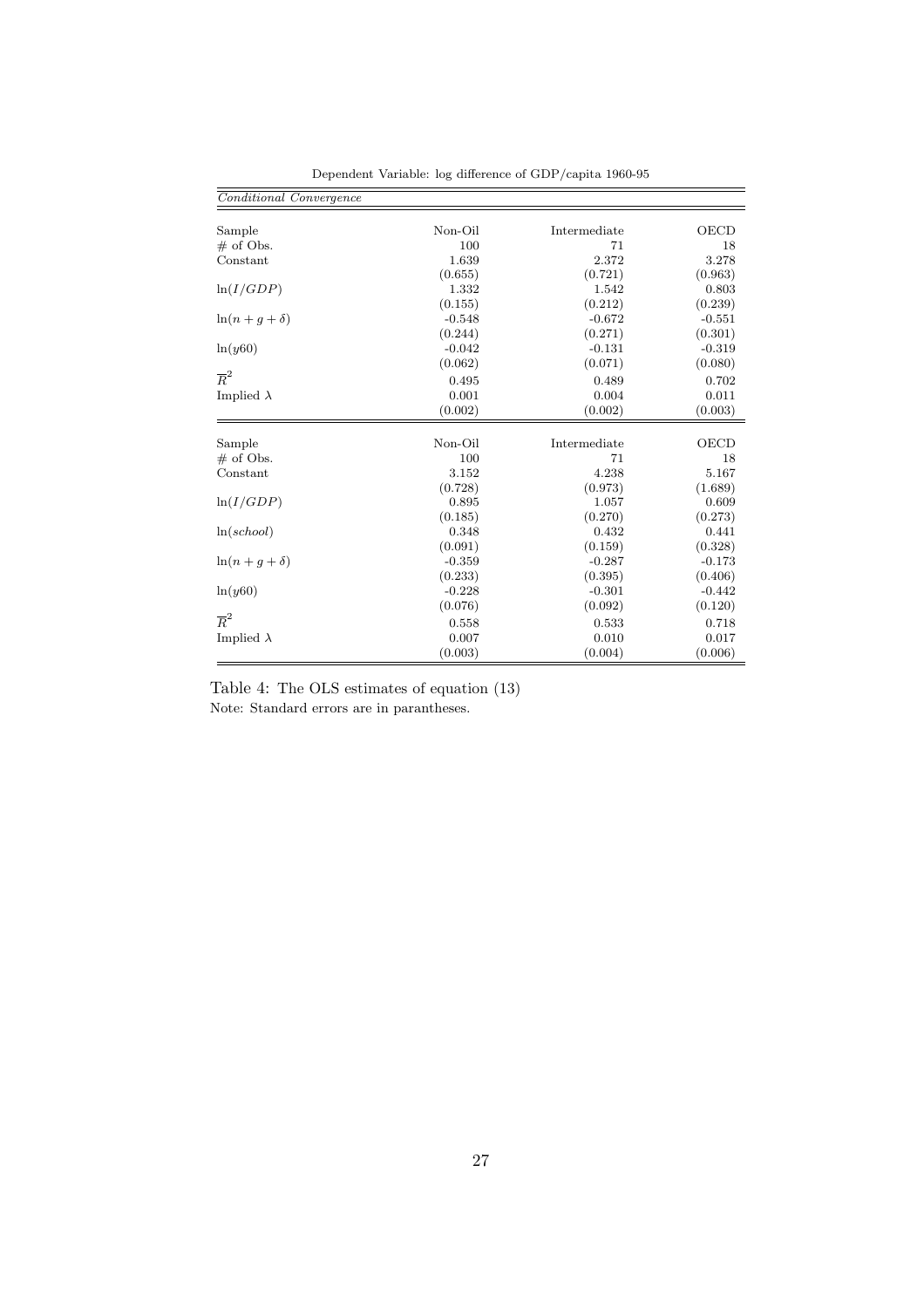| $\#$ of Classes |         |         |         |       |         |         |
|-----------------|---------|---------|---------|-------|---------|---------|
| log probability | $-4063$ | $-4012$ | $-4022$ | -4002 | $-4012$ | $-4020$ |

Table 5: Alternative Classification Models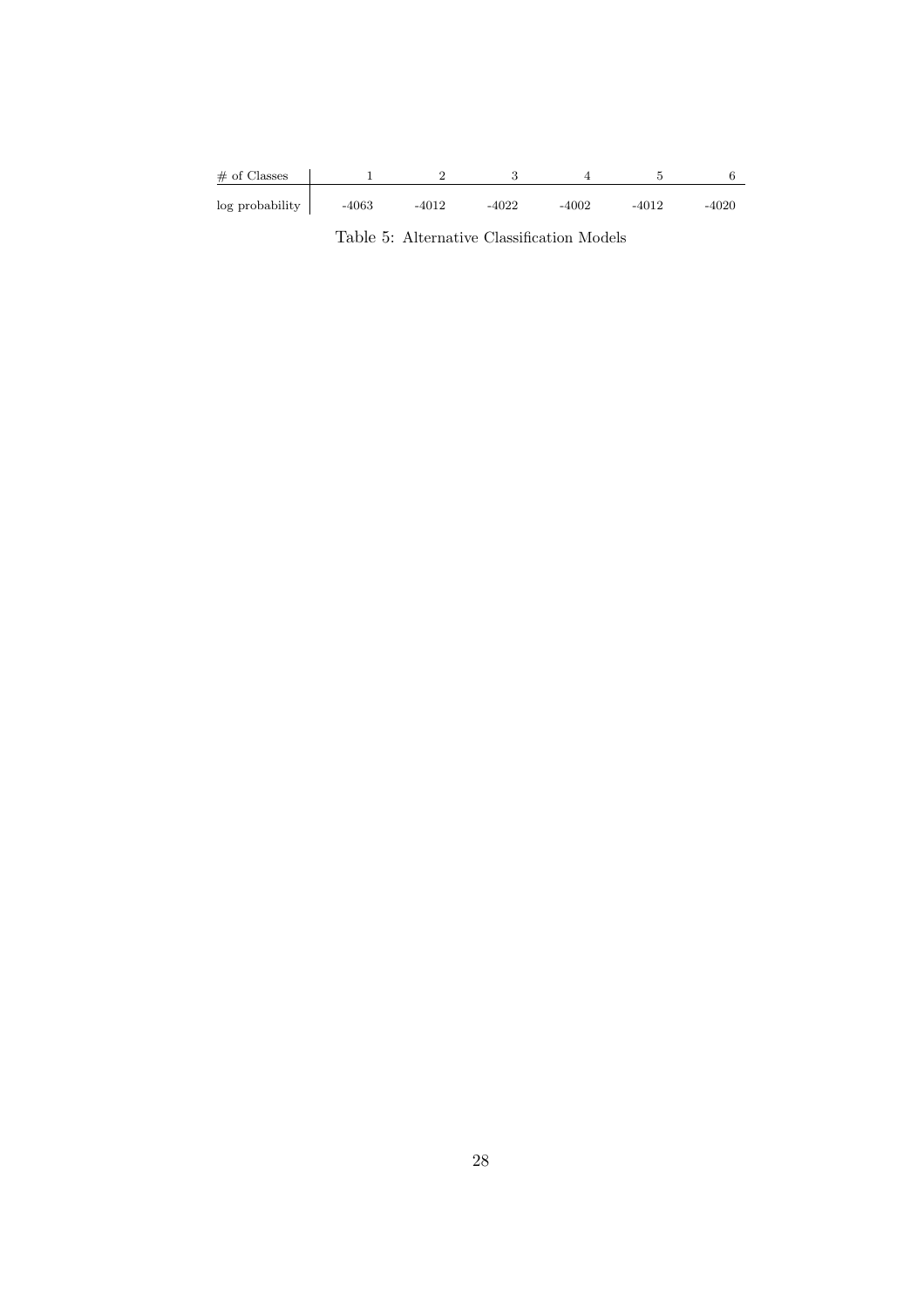| Class 1         | Class 2           | Class 3        |             |               |
|-----------------|-------------------|----------------|-------------|---------------|
|                 |                   |                |             | Class 4       |
| Australia       | Argentina         | Algeria        | Indonesia.  | Burkina Faso  |
| Austria.        | <b>Botswana</b>   | Bangladesh     | Iran        | Burundi       |
| <b>Bahamas</b>  | Chile             | <b>Belize</b>  | Kenya       | C. Afr. Rep.  |
| <b>Barbados</b> | China.            | Benin          | Mexico      | Chad          |
| Belgium         | Guyana            | <b>Bolivia</b> | Morocco     | Congo, D.R.   |
| Canada          | Hong Kong         | <b>Brazil</b>  | Nepal       | Guinea-Bissau |
| Denmark         | Jamaica.          | Cameroon       | Nicaragua   | Haiti         |
| Finland         | Korea, Rep.       | Colombia.      | Nigeria     | Madagascar    |
| France          | Lesotho           | Congo, Rep.    | Pakistan    | Malawi        |
| Greece          | Malaysia          | Costa Rica     | Panama      | Mali          |
| Hungary         | Mauritius         | Cote d'Ivoire  | Paraguay    | Mauritania    |
| <b>Iceland</b>  | Oman              | Dominican R.   | Peru        | Mozambique    |
| Israel          | Romania.          | Ecuador        | Philippines | Niger         |
| Italy           | Saudi Arabia      | Egypt          | Senegal     | P.N. Guinea   |
| Japan           | Singapore         | El Salvador    | S. Africa   | Rwanda        |
| Malta.          | Sri Lanka         | Ethiopia       | Sudan       | Zambia        |
| Netherlands     | Suriname          | Fiji           | Swaziland   |               |
| New Zealand     | Syria             | Gambia, the    | Togo        |               |
| Norway          | Thailand          | Ghana          | Turkey      |               |
| Spain           | Trinidad & Tobago | Guatemala      | Uganda      |               |
| Sweden          | Tunisia.          | Honduras       | Zimbabwe    |               |
| UK              | Venezuela         | India          |             |               |
| USA             |                   |                |             |               |
| Uruguay         |                   |                |             |               |

Table 6: Classification Results: List of Countries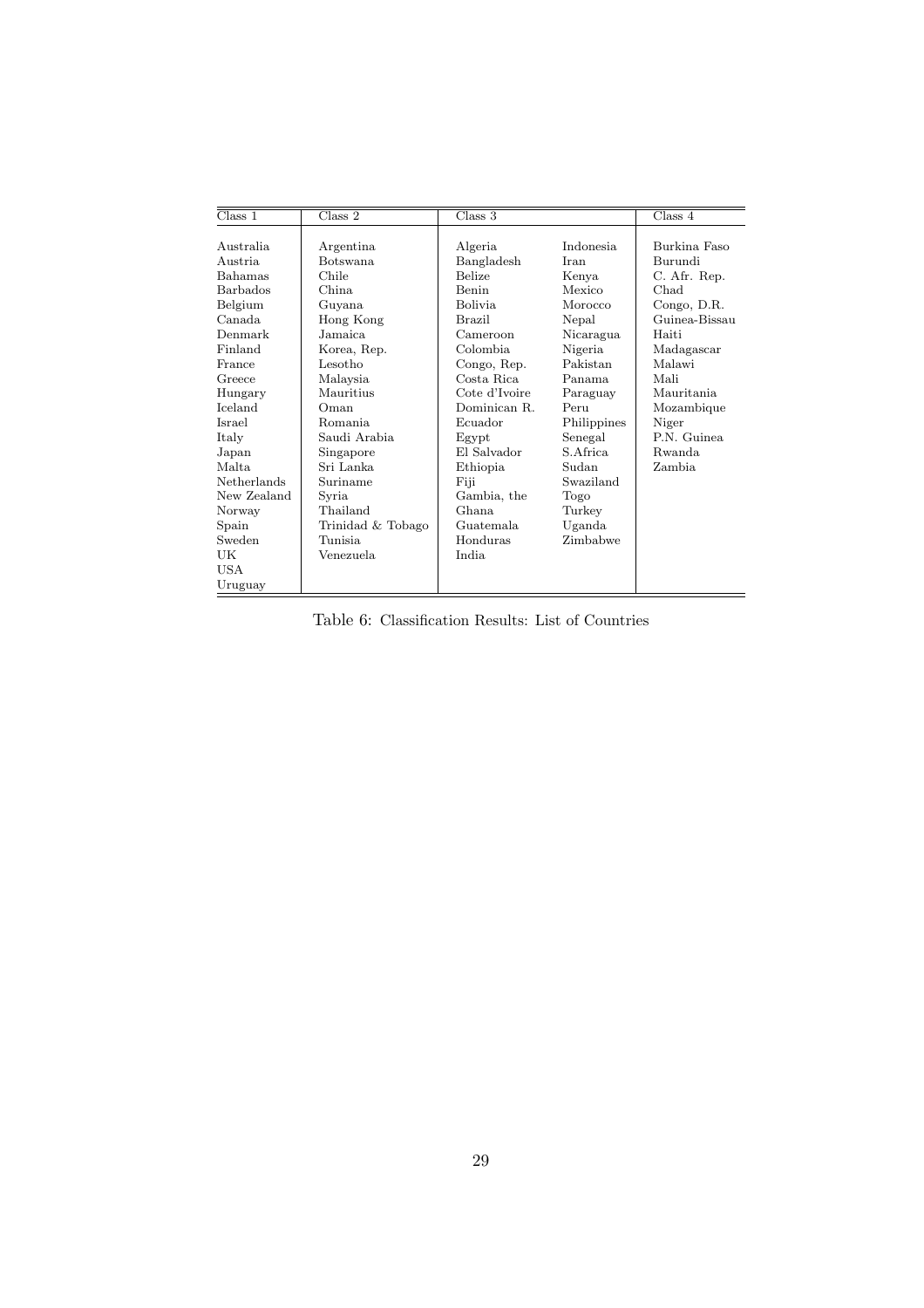|                                        | Class 1 | Class 2 | Class 3 | Class 4 |
|----------------------------------------|---------|---------|---------|---------|
| $GDP/Capita-60$ - Average              | 5,234   | 2,059   | 1,247   | 736     |
| GDP/Capita-60 - Standard Deviation     | 2,212   | 1,665   | 621     | 280     |
| $GDP/Capita-60$ - Minimum              | 1,374   | 313     | 257     | 380     |
| $GDP/Capita-60$ - Maximum              | 9,895   | 6,338   | 2,946   | 1,235   |
| $GDP/Capita-95$ - Average              | 12,498  | 5,763   | 2,143   | 630     |
| GDP/Capita-95 - Standard Deviation     | 3,728   | 4,350   | 1,277   | 346     |
| GDP/Capita-95 - Minimum                | 4,870   | 1,142   | 331     | 225     |
| $GDP/Capita-95$ - Maximum              | 18,975  | 18,051  | 5,919   | 1,787   |
| Schooling - Average                    | 87.98   | 50.51   | 33.28   | 9.56    |
| Schooling - Standard Deviation         | 9.77    | 16.65   | 15.46   | 5.34    |
| Schooling - Minimum                    | 69.02   | 20.22   | 8.59    | 3.69    |
| Schooling - Maximum                    | 104.44  | 81.12   | 64.84   | 19.86   |
| Saving Rate - Average                  | 22.95   | 26.49   | 19.75   | 15.95   |
| Saving Rate - Standard Deviation       | 4.07    | 4.73    | 4.60    | 6.04    |
| Saving Rate - Minimum                  | 15.97   | 19.65   | 11.25   | 7.45    |
| Saving Rate - Maximum                  | 32.46   | 37.33   | 33.70   | 26.67   |
| Population Growth - Average            | 1.10    | 3.44    | 4.40    | 3.88    |
| Population Growth - Standard Deviation | 0.03    | 0.07    | 0.03    | 0.03    |
| Population Growth - Minimum            | 0.07    | 0.66    | 2.90    | 2.52    |
| Population Growth - Maximum            | 4.64    | 10.45   | 7.37    | 5.78    |

Table 7: Descriptive Statistics for the Classes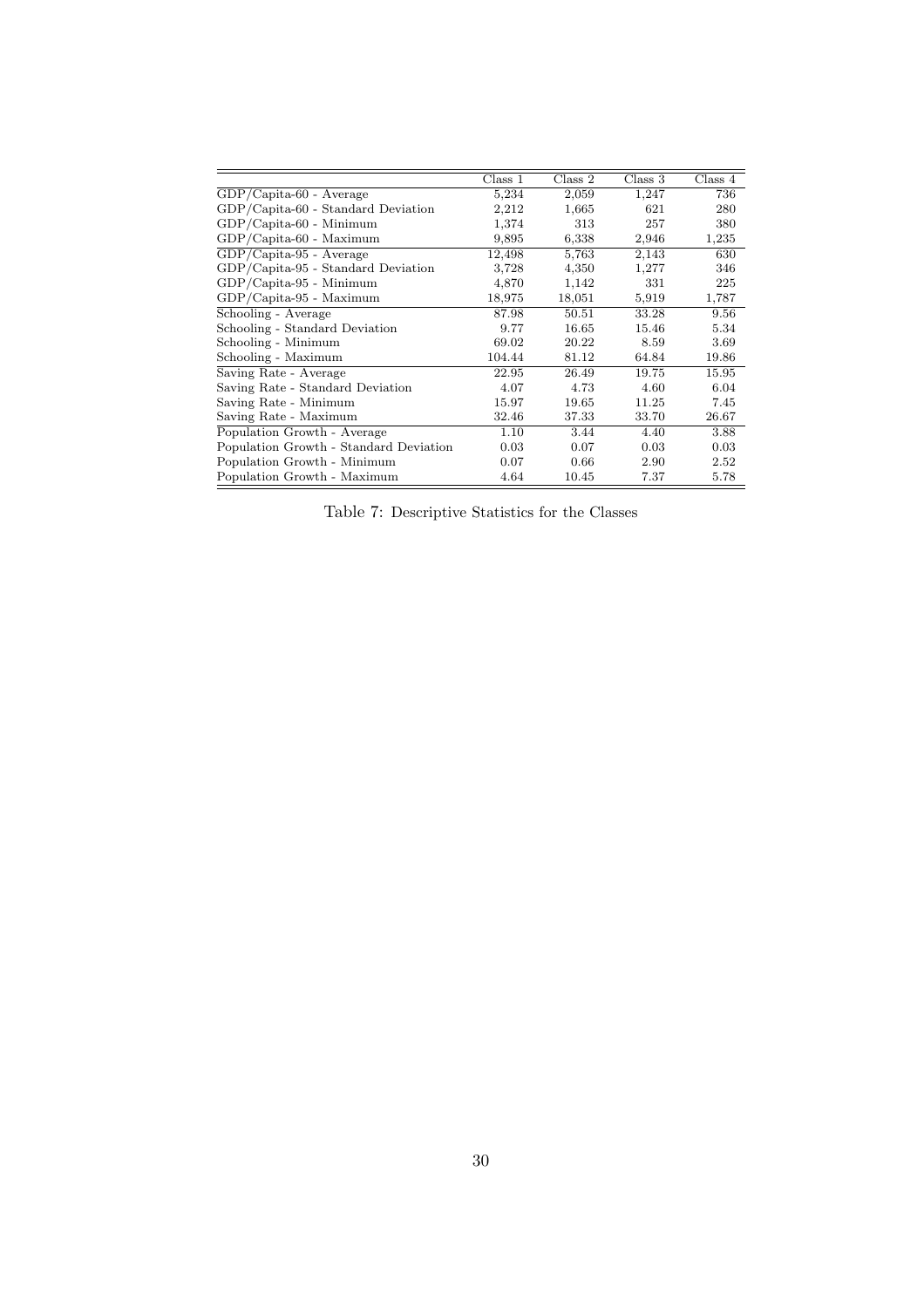|                   |          |          | Dependent variable: log GDF/capita in 1995 |                             |            |
|-------------------|----------|----------|--------------------------------------------|-----------------------------|------------|
| Sample            | Class 1  | Class 2  | Class 3                                    | $\overline{\text{Class}}$ 4 | All Sample |
| $\#$ of Obs.      | 24       | 22       | 43                                         | 16                          | 105        |
| Constant          | 10.565   | 8.891    | 3.083                                      | 4.075                       | 5.261      |
|                   | (1.605)  | (2.415)  | (1.929)                                    | (2.124)                     | (1.159)    |
| ln(I/GDP)         | 0.044    | $-0.864$ | 1.461                                      | 0.653                       | 1.674      |
|                   | (0.447)  | (0.955)  | (0.321)                                    | (0.243)                     | (0.243)    |
| $\ln(n+q+\delta)$ | 0.399    | 0.657    | $-2.874$                                   | $-1.447$                    | $-2.126$   |
|                   | (0.483)  | (0.665)  | (0.767)                                    | (0.857)                     | (0.373)    |
| $\overline{R}^2$  | $-0.026$ | 0.030    | 0.556                                      | 0.344                       | 0.454      |
| Sample            | Class 1  | Class 2  | Class 3                                    | Class 4                     | All Sample |
| $\#$ of Obs.      | 24       | 22       | 43                                         | 16                          | 105        |
| Constant          | 11.306   | 14.803   | 5.341                                      | 4.003                       | 8.001      |
|                   | (1.086)  | (3.230)  | (0.703)                                    | (2.207)                     | (0.854)    |
| ln(I/GDP)         | 0.525    | 2.081    | $-1.472$                                   | $-1.535$                    | $-0.563$   |
|                   | (0.325)  | (0.829)  | (0.260)                                    | (0.919)                     | (0.302)    |
| $\ln(n+g+\delta)$ | 0.090    | 0.131    | 0.270                                      | 0.640                       | 0.243      |
|                   | (0.300)  | (0.941)  | (0.253)                                    | (0.254)                     | (0.249)    |
| ln(school)        | 2.360    | 1.363    | 0.736                                      | 0.066                       | 1.025      |
|                   | (0.457)  | (0.556)  | (0.318)                                    | (0.179)                     | (0.099)    |
| $\overline{R}^2$  | 0.724    | 0.233    | 0.643                                      | 0.298                       | 0.732      |

Dependent Variable: log GDP/capita in 1995

Table 8: The OLS estimates of equations (10) and (11) for each subsample Note: Standard errors are in parantheses.